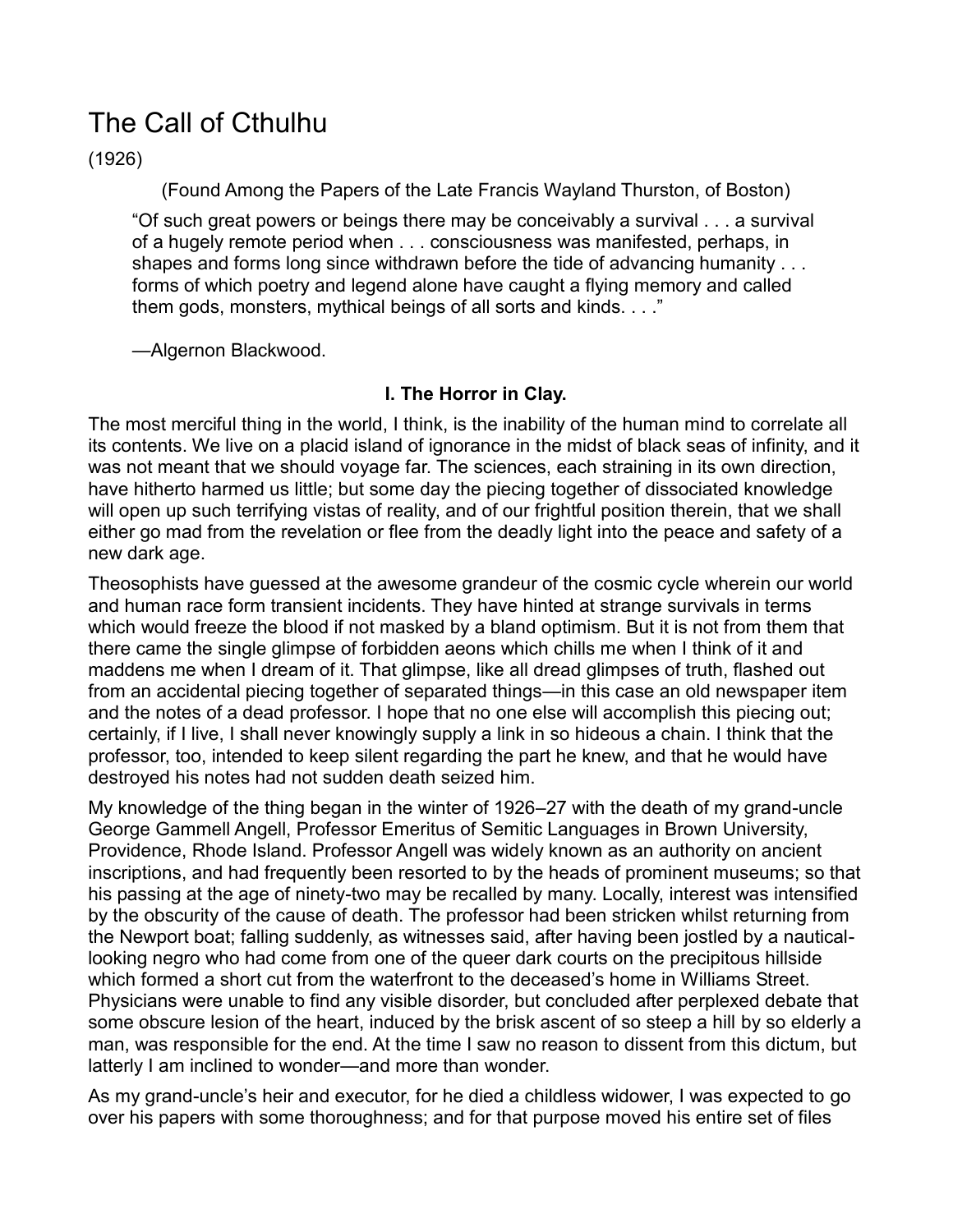and boxes to my quarters in Boston. Much of the material which I correlated will be later published by the American Archaeological Society, but there was one box which I found exceedingly puzzling, and which I felt much averse from shewing to other eyes. It had been locked, and I did not find the key till it occurred to me to examine the personal ring which the professor carried always in his pocket. Then indeed I succeeded in opening it, but when I did so seemed only to be confronted by a greater and more closely locked barrier. For what could be the meaning of the queer clay bas-relief and the disjointed jottings, ramblings, and cuttings which I found? Had my uncle, in his latter years, become credulous of the most superficial impostures? I resolved to search out the eccentric sculptor responsible for this apparent disturbance of an old man's peace of mind.

The bas-relief was a rough rectangle less than an inch thick and about five by six inches in area; obviously of modern origin. Its designs, however, were far from modern in atmosphere and suggestion; for although the vagaries of cubism and futurism are many and wild, they do not often reproduce that cryptic regularity which lurks in prehistoric writing. And writing of some kind the bulk of these designs seemed certainly to be; though my memory, despite much familiarity with the papers and collections of my uncle, failed in any way to identify this particular species, or even to hint at its remotest affiliations.

Above these apparent hieroglyphics was a figure of evidently pictorial intent, though its impressionistic execution forbade a very clear idea of its nature. It seemed to be a sort of monster, or symbol representing a monster, of a form which only a diseased fancy could conceive. If I say that my somewhat extravagant imagination yielded simultaneous pictures of an octopus, a dragon, and a human caricature, I shall not be unfaithful to the spirit of the thing. A pulpy, tentacled head surmounted a grotesque and scaly body with rudimentary wings; but it was the *general outline* of the whole which made it most shockingly frightful. Behind the figure was a vague suggestion of a Cyclopean architectural background.

The writing accompanying this oddity was, aside from a stack of press cuttings, in Professor Angell's most recent hand; and made no pretence to literary style. What seemed to be the main document was headed "CTHULHU CULT" in characters painstakingly printed to avoid the erroneous reading of a word so unheard-of. The manuscript was divided into two sections, the first of which was headed "1925—Dream and Dream Work of H. A. Wilcox, 7 Thomas St., Providence, R.I.", and the second, "Narrative of Inspector John R. Legrasse, 121 Bienville St., New Orleans, La., at 1908 A. A. S. Mtg.—Notes on Same, & Prof. Webb's Acct." The other manuscript papers were all brief notes, some of them accounts of the queer dreams of different persons, some of them citations from theosophical books and magazines (notably W. Scott-Elliot's Atlantis and the Lost Lemuria), and the rest comments on long-surviving secret societies and hidden cults, with references to passages in such mythological and anthropological source-books as Frazer's Golden Bough and Miss Murray's Witch-Cult in *Western Europe.* The cuttings largely alluded to outré mental illnesses and outbreaks of group folly or mania in the spring of 1925.

The first half of the principal manuscript told a very peculiar tale. It appears that on March 1st, 1925, a thin, dark young man of neurotic and excited aspect had called upon Professor Angell bearing the singular clay bas-relief, which was then exceedingly damp and fresh. His card bore the name of Henry Anthony Wilcox, and my uncle had recognised him as the youngest son of an excellent family slightly known to him, who had latterly been studying sculpture at the Rhode Island School of Design and living alone at the Fleur-de-Lys Building near that institution. Wilcox was a precocious youth of known genius but great eccentricity, and had from childhood excited attention through the strange stories and odd dreams he was in the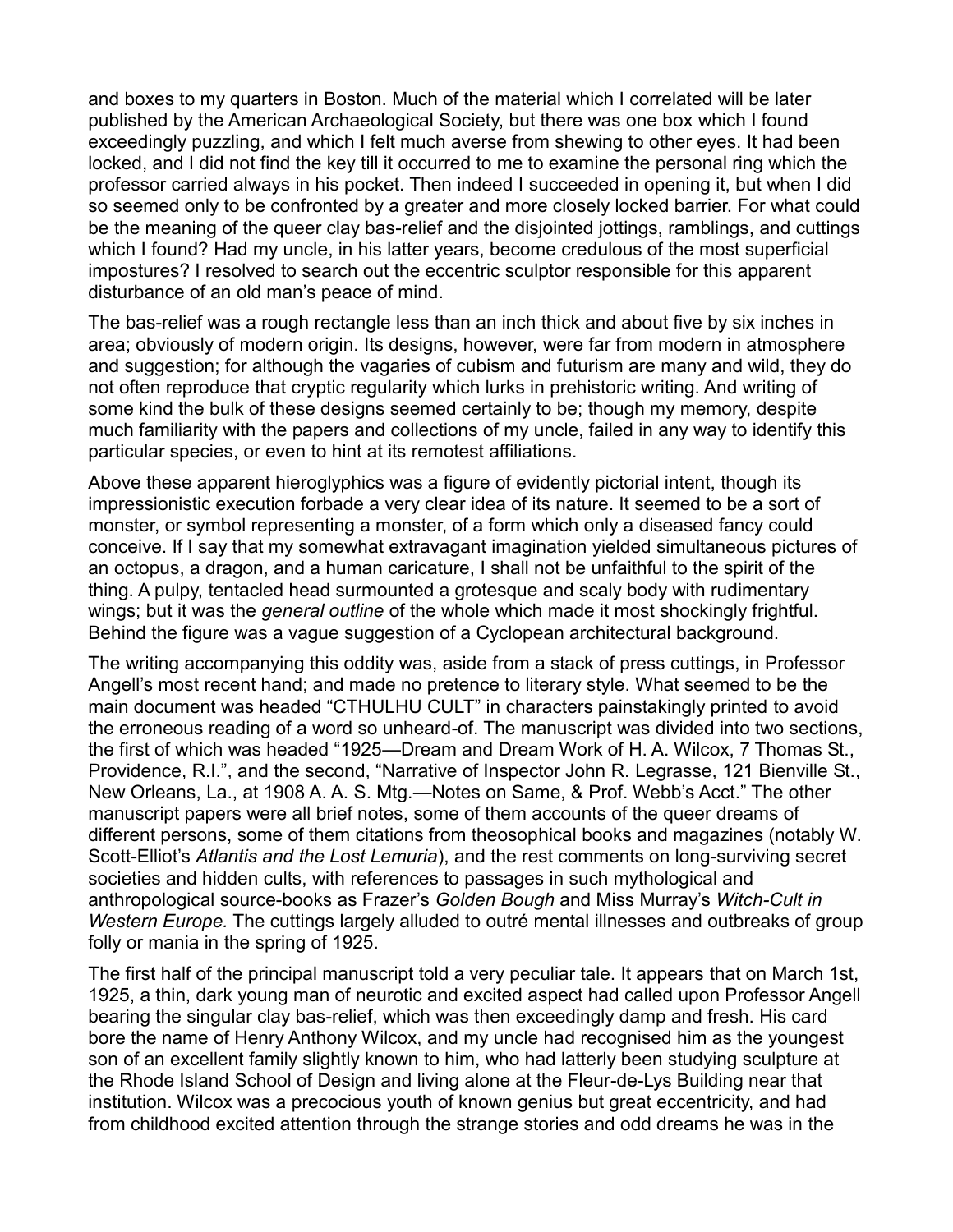<span id="page-2-0"></span>habit of relating. He called himself "psychically hypersensitive", but the staid folk of the ancient commercial city dismissed him as merely "queer". Never mingling much with his kind, he had dropped gradually from social visibility, and was now known only to a small group of aesthetes from other towns. Even the Providence Art Club, anxious to preserve its conservatism, had found him quite hopeless.

On the occasion of the visit, ran the professor's manuscript, the sculptor abruptly asked for the benefit of his host's archaeological knowledge in identifying the hieroglyphics on the basrelief. He spoke in a dreamy, stilted manner which suggested pose and alienated sympathy; and my uncle shewed some sharpness in replying, for the conspicuous freshness of the tablet implied kinship with anything but archaeology. Young Wilcox's rejoinder, which impressed my uncle enough to make him recall and record it verbatim, was of a fantastically poetic cast which must have typified his whole conversation, and which I have since found highly characteristic of him. He said, "It is new, indeed, for I made it last night in a dream of strange cities; and dreams are older than brooding Tyre, or the contemplative Sphinx, or gardengirdled Babylon."

It was then that he began that rambling tale which suddenly played upon a sleeping memory and won the fevered interest of my uncle. There had been a slight earthquake tremor the hight before, the most considerable felt in New England for some years; and Wilcox's imagination had been keenly affected. Upon retiring, he had had an unprecedented dream of great Cyclopean cities of titan blocks and sky-flung monoliths, all dripping with green ooze and sinister with latent horror. Hieroglyphics had covered the walls and pillars, and from some undetermined point below had come a voice that was not a voice; a chaotic sensation which only fancy could transmute into sound, but which he attempted to render by the almost unpronounceable jumble of letters, "Cthulhu fhtagn".

This verbal jumble was the key to the recollection which excited and disturbed Professor Angell. He questioned the sculptor with scientific minuteness; and studied with almost frantic intensity the bas-relief on which the youth had found himself working, chilled and clad only in his night-clothes, when waking had stolen bewilderingly over him. My uncle blamed his old age, Wilcox afterward said, for his slowness in recognising both hieroglyphics and pictorial design. Many of his questions seemed highly out-of-place to his visitor, especially those which tried to connect the latter with strange cults or societies; and Wilcox could not understand the repeated promises of silence which he was offered in exchange for an admission of membership in some widespread mystical or paganly religious body. When Professor Angell became convinced that the sculptor was indeed ignorant of any cult or system of cryptic lore, he besieged his visitor with demands for future reports of dreams. This bore regular fruit, for after the first interview the manuscript records daily calls of the young man, during which he related startling fragments of nocturnal imagery whose burden was always some terrible Cyclopean vista of dark and dripping stone, with a subterrene voice or intelligence shouting monotonously in enigmatical sense-impacts uninscribable save as gibberish. The two sounds most frequently repeated are those rendered by the letters "Cthulhu" and "R'lyeh".

On March 23d, the manuscript continued, Wilcox failed to appear; and inquiries at his quarters revealed that he had been stricken with an obscure sort of fever and taken to the home of his family in Waterman Street. He had cried out in the night, arousing several other artists in the building, and had manifested since then only alternations of unconsciousness and delirium. My uncle at once telephoned the family, and from that time forward kept close watch of the case; calling often at the Thayer Street office of Dr. Tobey, whom he learned to be in charge. The youth's febrile mind, apparently, was dwelling on strange things; and the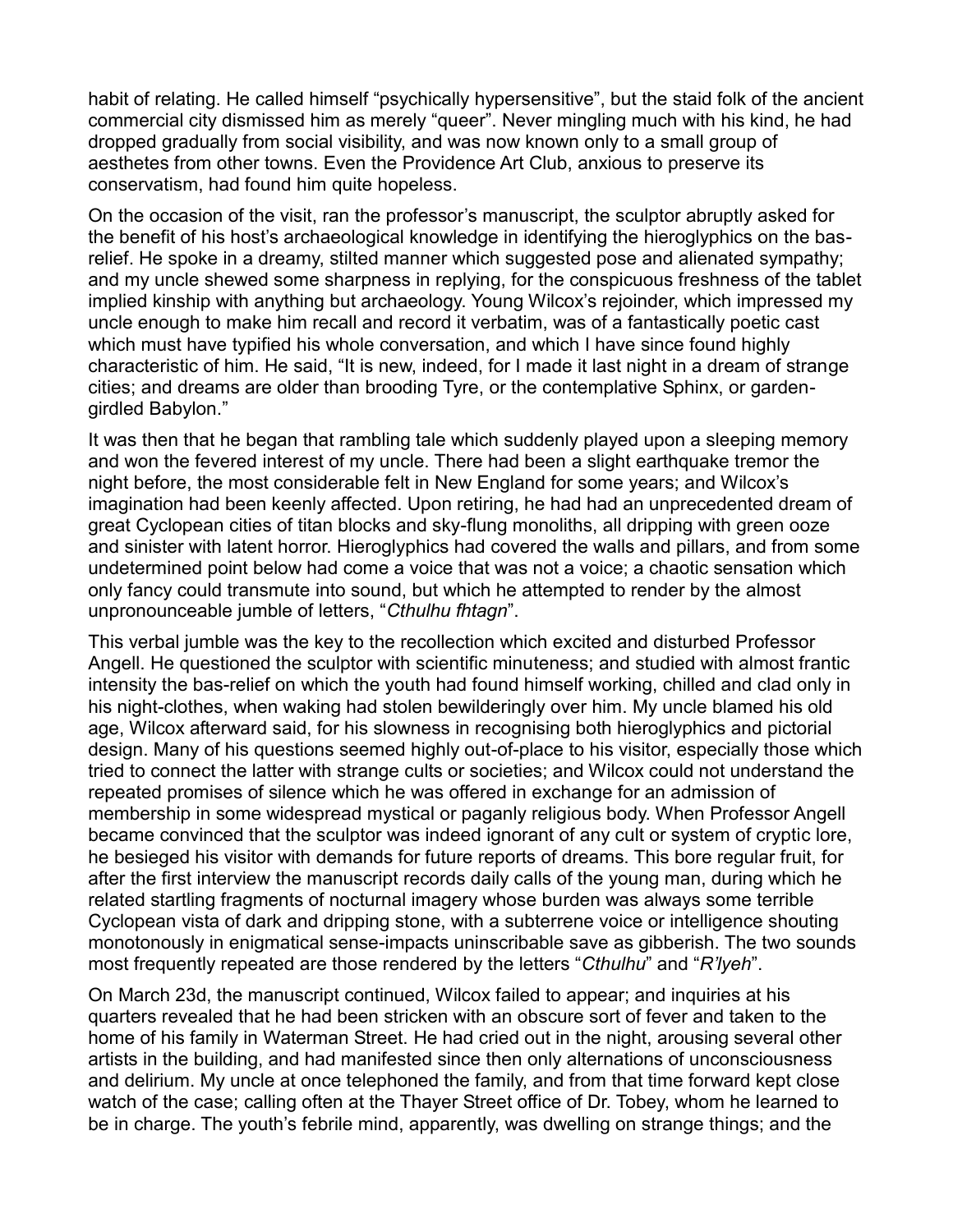doctor shuddered now and then as he spoke of them. They included not only a repetition of what he had formerly dreamed, but touched wildly on a gigantic thing "miles high" which walked or lumbered about. He at no time fully described this object, but occasional frantic words, as repeated by Dr. Tobey, convinced the professor that it must be identical with the nameless monstrosity he had sought to depict in his dream-sculpture. Reference to this object, the doctor added, was invariably a prelude to the young man's subsidence into lethargy. His temperature, oddly enough, was not greatly above normal; but his whole condition was otherwise such as to suggest true fever rather than mental disorder.

On April 2nd at about 3 p.m. every trace of Wilcox's malady suddenly ceased. He sat upright in bed, astonished to find himself at home and completely ignorant of what had happened in dream or reality since the night of March 22nd. Pronounced well by his physician, he returned to his quarters in three days; but to Professor Angell he was of no further assistance. All traces of strange dreaming had vanished with his recovery, and my uncle kept no record of his night-thoughts after a week of pointless and irrelevant accounts of thoroughly usual visions.

Here the first part of the manuscript ended, but references to certain of the scattered notes gave me much material for thought—so much, in fact, that only the ingrained scepticism then forming my philosophy can account for my continued distrust of the artist. The notes in question were those descriptive of the dreams of various persons covering the same period as that in which young Wilcox had had his strange visitations. My uncle, it seems, had quickly instituted a prodigiously far-flung body of inquiries amongst nearly all the friends whom he could question without impertinence, asking for nightly reports of their dreams, and the dates of any notable visions for some time past. The reception of his request seems to have been varied; but he must, at the very least, have received more responses than any ordinary man could have handled without a secretary. This original correspondence was not preserved, but his notes formed a thorough and really significant digest. Average people in society and business—New England's traditional "salt of the earth"—gave an almost completely negative result, though scattered cases of uneasy but formless nocturnal impressions appear here and there, always between March 23d and April 2nd—the period of young Wilcox's delirium. Scientific men were little more affected, though four cases of vague description suggest fugitive glimpses of strange landscapes, and in one case there is mentioned a dread of something abnormal.

It was from the artists and poets that the pertinent answers came, and I know that panic would have broken loose had they been able to compare notes. As it was, lacking their original letters, I half suspected the compiler of having asked leading questions, or of having edited the correspondence in corroboration of what he had latently resolved to see. That is why I continued to feel that Wilcox, somehow cognisant of the old data which my uncle had possessed, had been imposing on the veteran scientist. These responses from aesthetes told a disturbing tale. From February 28th to April 2nd a large proportion of them had dreamed very bizarre things, the intensity of the dreams being immeasurably the stronger during the period of the sculptor's delirium. Over a fourth of those who reported anything, reported scenes and half-sounds not unlike those which Wilcox had described; and some of the dreamers confessed acute fear of the gigantic nameless thing visible toward the last. One case, which the note describes with emphasis, was very sad. The subject, a widely known architect with leanings toward theosophy and occultism, went violently insane on the date of young Wilcox's seizure, and expired several months later after incessant screamings to be saved from some escaped denizen of hell. Had my uncle referred to these cases by name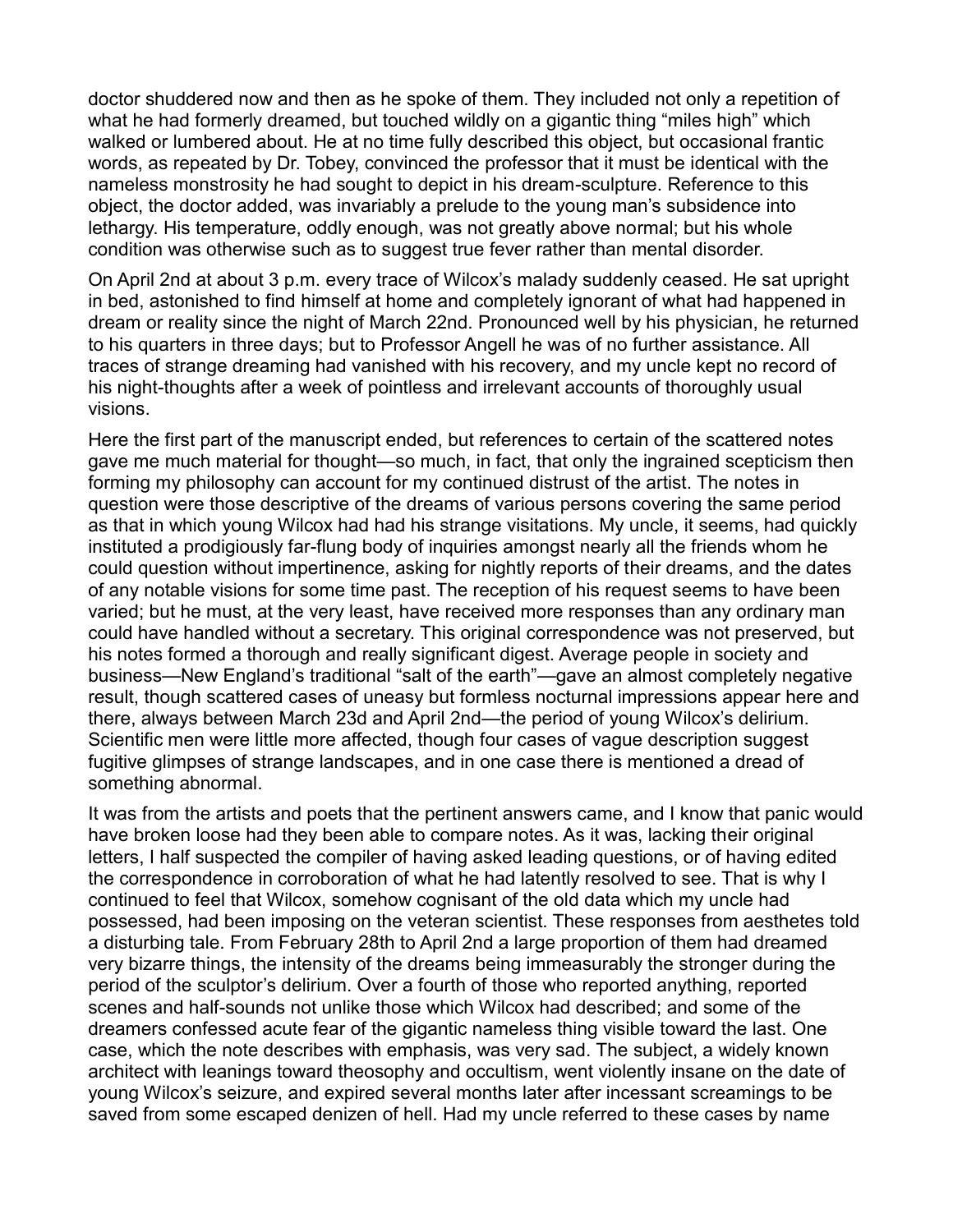instead of merely by number, I should have attempted some corroboration and personal investigation; but as it was, I succeeded in tracing down only a few. All of these, however, bore out the notes in full. I have often wondered if all the objects of the professor's questioning felt as puzzled as did this fraction. It is well that no explanation shall ever reach them.

The press cuttings, as I have intimated, touched on cases of panic, mania, and eccentricity during the given period. Professor Angell must have employed a cutting bureau, for the number of extracts was tremendous and the sources scattered throughout the globe. Here was a nocturnal suicide in London, where a lone sleeper had leaped from a window after a shocking cry. Here likewise a rambling letter to the editor of a paper in South America, where a fanatic deduces a dire future from visions he has seen. A despatch from California describes a theosophist colony as donning white robes en masse for some "glorious" fulfilment" which never arrives, whilst items from India speak quardedly of serious native unrest toward the end of March. Voodoo orgies multiply in Hayti, and African outposts report ominous mutterings. American officers in the Philippines find certain tribes bothersome about this time, and New York policemen are mobbed by hysterical Levantines on the night of March 22–23. The west of Ireland, too, is full of wild rumour and legendry, and a fantastic painter named Ardois-Bonnot hangs a blasphemous "Dream Landscape" in the Paris spring salon of 1926. And so numerous are the recorded troubles in insane asylums, that only a miracle can have stopped the medical fraternity from noting strange parallelisms and drawing mystified conclusions. A weird bunch of cuttings, all told; and I can at this date scarcely envisage the callous rationalism with which I set them aside. But I was then convinced that young Wilcox had known of the older matters mentioned by the professor.

### **II. The Tale of Inspector Legrasse.**

The older matters which had made the sculptor's dream and bas-relief so significant to my uncle formed the subject of the second half of his long manuscript. Once before, it appears, Professor Angell had seen the hellish outlines of the nameless monstrosity, puzzled over the unknown hieroglyphics, and heard the ominous syllables which can be rendered only as *<sup>o</sup>Cthulhu*"; and all this in so stirring and horrible a connexion that it is small wonder he pursued young Wilcox with queries and demands for data.

The earlier experience had come in 1908, seventeen years before, when the American Archaeological Society held its annual meeting in St. Louis. Professor Angell, as befitted one of his authority and attainments, had had a prominent part in all the deliberations; and was one of the first to be approached by the several outsiders who took advantage of the convocation to offer questions for correct answering and problems for expert solution.

The chief of these outsiders, and in a short time the focus of interest for the entire meeting, was a commonplace-looking middle-aged man who had travelled all the way from New Orleans for certain special information unobtainable from any local source. His name was John Raymond Legrasse, and he was by profession an Inspector of Police. With him he bore the subject of his visit, a grotesque, repulsive, and apparently very ancient stone statuette whose origin he was at a loss to determine. It must not be fancied that Inspector Legrasse had the least interest in archaeology. On the contrary, his wish for enlightenment was prompted by purely professional considerations. The statuette, idol, fetish, or whatever it was, had been captured some months before in the wooded swamps south of New Orleans during a raid on a supposed voodoo meeting; and so singular and hideous were the rites connected with it, that the police could not but realise that they had stumbled on a dark cult totally unknown to them, and infinitely more diabolic than even the blackest of the African voodoo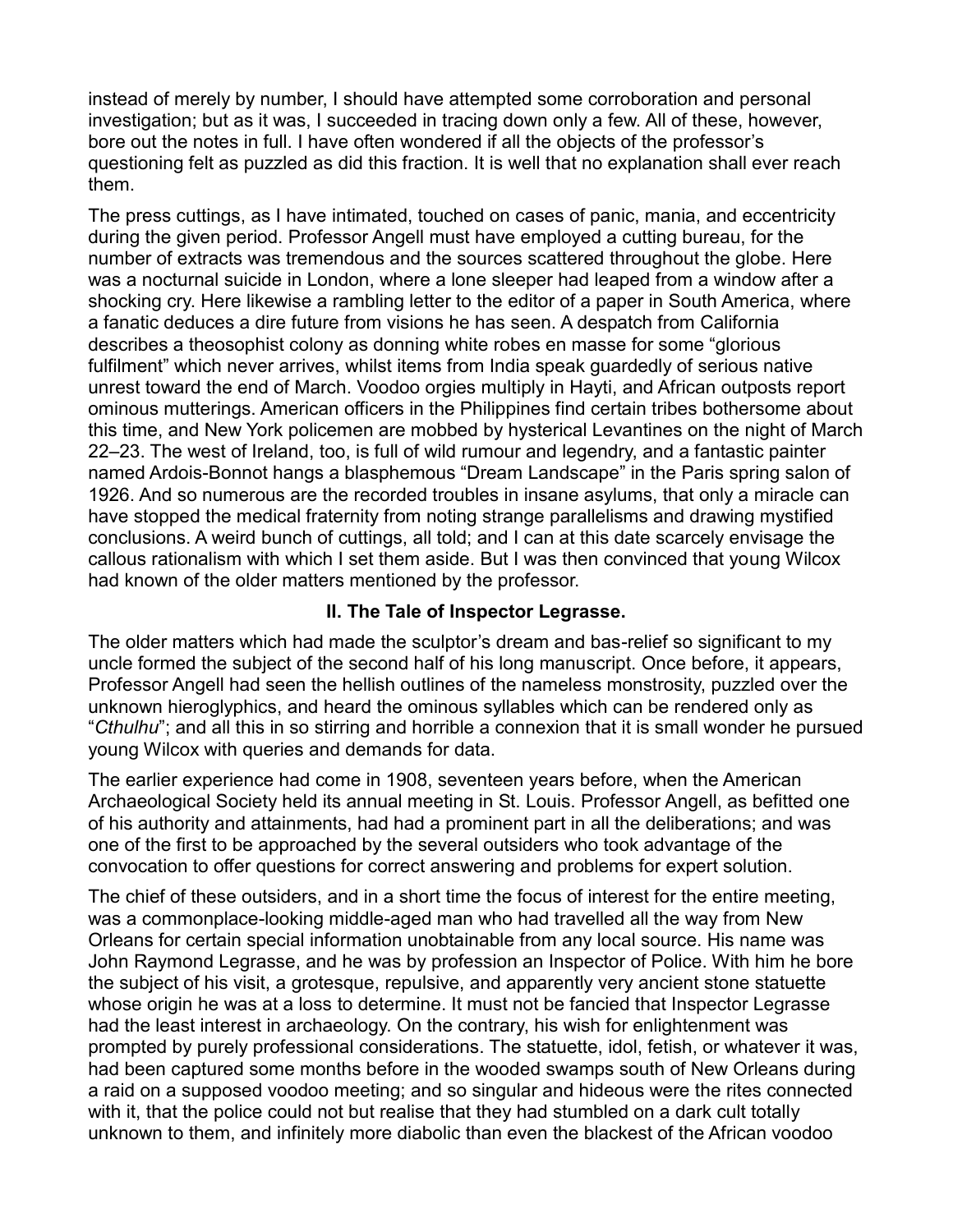circles. Of its origin, apart from the erratic and unbelievable tales extorted from the captured members, absolutely nothing was to be discovered; hence the anxiety of the police for any antiquarian lore which might help them to place the frightful symbol, and through it track down the cult to its fountain-head.

Inspector Legrasse was scarcely prepared for the sensation which his offering created. One sight of the thing had been enough to throw the assembled men of science into a state of tense excitement, and they lost no time in crowding around him to gaze at the diminutive figure whose utter strangeness and air of genuinely abysmal antiquity hinted so potently at unopened and archaic vistas. No recognised school of sculpture had animated this terrible object, yet centuries and even thousands of years seemed recorded in its dim and greenish surface of unplaceable stone.

The figure, which was finally passed slowly from man to man for close and careful study, was between seven and eight inches in height, and of exquisitely artistic workmanship. It represented a monster of vaguely anthropoid outline, but with an octopus-like head whose face was a mass of feelers, a scaly, rubbery-looking body, prodigious claws on hind and fore feet, and long, narrow wings behind. This thing, which seemed instinct with a fearsome and unnatural malignancy, was of a somewhat bloated corpulence, and squatted evilly on a rectangular block or pedestal covered with undecipherable characters. The tips of the wings touched the back edge of the block, the seat occupied the centre, whilst the long, curved claws of the doubled-up, crouching hind legs gripped the front edge and extended a quarter of the way down toward the bottom of the pedestal. The cephalopod head was bent forward, so that the ends of the facial feelers brushed the backs of huge fore paws which clasped the croucher's elevated knees. The aspect of the whole was abnormally life-like, and the more subtly fearful because its source was so totally unknown. Its vast, awesome, and incalculable age was unmistakable; yet not one link did it shew with any known type of art belonging to civilisation's youth—or indeed to any other time. Totally separate and apart, its very material was a mystery; for the soapy, greenish-black stone with its golden or iridescent flecks and striations resembled nothing familiar to geology or mineralogy. The characters along the base were equally baffling; and no member present, despite a representation of half the world's expert learning in this field, could form the least notion of even their remotest linguistic kinship. They, like the subject and material, belonged to something horribly remote and distinct from mankind as we know it; something frightfully suggestive of old and unhallowed cycles of life in which our world and our conceptions have no part.

And yet, as the members severally shook their heads and confessed defeat at the Inspector's problem, there was one man in that gathering who suspected a touch of bizarre familiarity in the monstrous shape and writing, and who presently told with some diffidence of the odd trifle he knew. This person was the late William Channing Webb, Professor of Anthropology in Princeton University, and an explorer of no slight note. Professor Webb had been engaged, forty-eight years before, in a tour of Greenland and Iceland in search of some Runic inscriptions which he failed to unearth; and whilst high up on the West Greenland coast had encountered a singular tribe or cult of degenerate Esquimaux whose religion, a curious form of devil-worship, chilled him with its deliberate bloodthirstiness and repulsiveness. It was a faith of which other Esquimaux knew little, and which they mentioned only with shudders, saying that it had come down from horribly ancient aeons before ever the world was made. Besides nameless rites and human sacrifices there were certain queer hereditary rituals addressed to a supreme elder devil or *tornasuk;* and of this Professor Webb had taken a careful phonetic copy from an aged *angekok* or wizard-priest, expressing the sounds in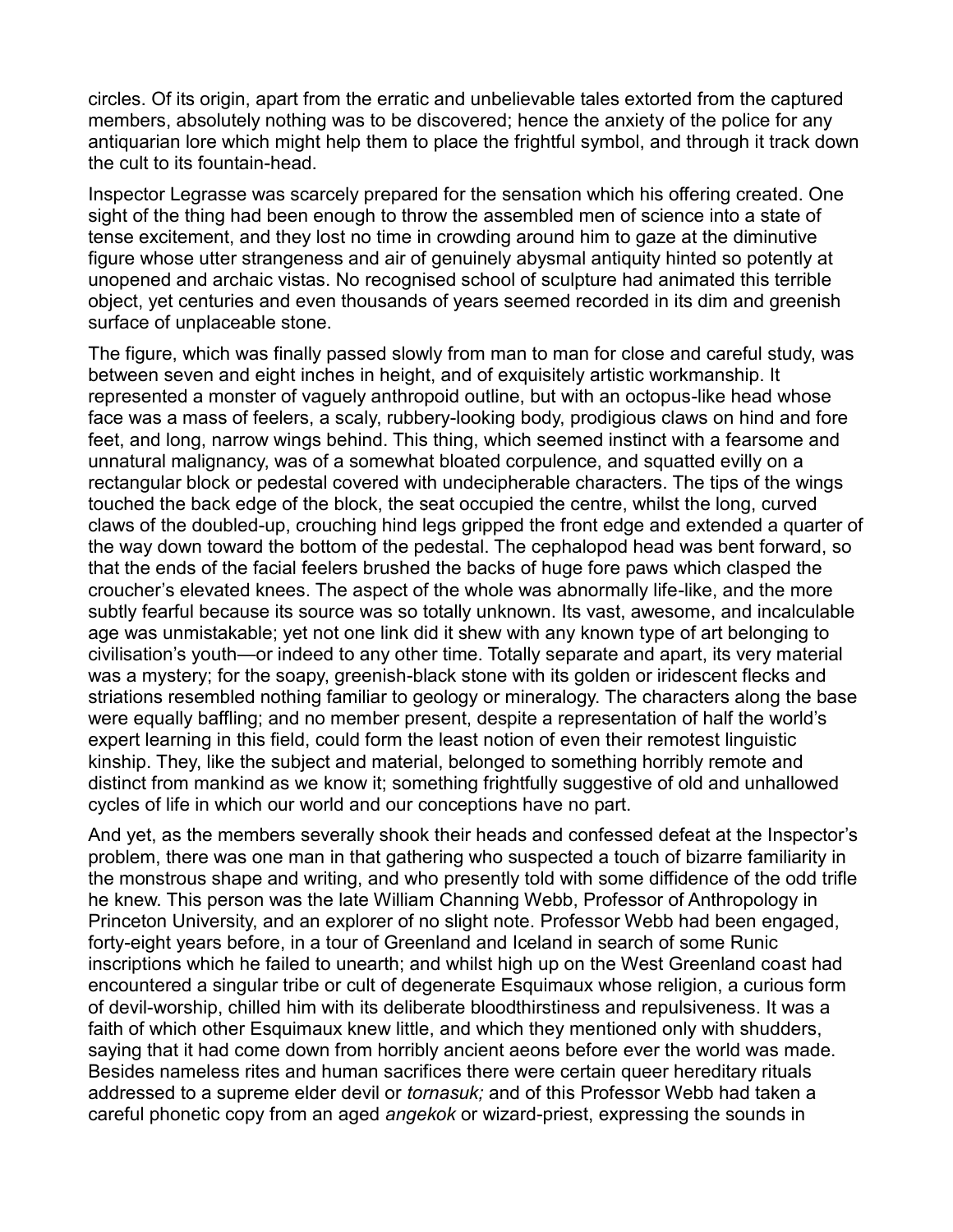Roman letters as best he knew how. But just now of prime significance was the fetish which this cult had cherished, and around which they danced when the aurora leaped high over the ice cliffs. It was, the professor stated, a very crude bas-relief of stone, comprising a hideous picture and some cryptic writing. And so far as he could tell, it was a rough parallel in all essential features of the bestial thing now lying before the meeting.

This data, received with suspense and astonishment by the assembled members, proved doubly exciting to Inspector Legrasse; and he began at once to ply his informant with questions. Having noted and copied an oral ritual among the swamp cult-worshippers his men had arrested, he besought the professor to remember as best he might the syllables taken down amongst the diabolist Esquimaux. There then followed an exhaustive comparison of details, and a moment of really awed silence when both detective and scientist agreed on the virtual identity of the phrase common to two hellish rituals so many worlds of distance apart. What, in substance, both the Esquimau wizards and the Louisiana swamp-priests had chanted to their kindred idols was something very like this—the word-divisions being guessed at from traditional breaks in the phrase as chanted aloud:

## ³*Ph'nglui mglw'nafh Cthulhu R'lyeh wgah'nagl fhtagn."*

Legrasse had one point in advance of Professor Webb, for several among his mongrel prisoners had repeated to him what older celebrants had told them the words meant. This text, as given, ran something like this:

## ³*In his house at R'lyeh dead Cthulhu waits dreaming."*

And now, in response to a general and urgent demand, Inspector Legrasse related as fully as possible his experience with the swamp worshippers; telling a story to which I could see my uncle attached profound significance. It savoured of the wildest dreams of myth-maker and theosophist, and disclosed an astonishing degree of cosmic imagination among such halfcastes and pariahs as might be expected to possess it.

On November 1st, 1907, there had come to the New Orleans police a frantic summons from the swamp and lagoon country to the south. The squatters there, mostly primitive but goodnatured descendants of Lafitte's men, were in the grip of stark terror from an unknown thing which had stolen upon them in the night. It was voodoo, apparently, but voodoo of a more terrible sort than they had ever known; and some of their women and children had disappeared since the malevolent tom-tom had begun its incessant beating far within the black haunted woods where no dweller ventured. There were insane shouts and harrowing screams, soul-chilling chants and dancing devil-flames; and, the frightened messenger added, the people could stand it no more.

So a body of twenty police, filling two carriages and an automobile, had set out in the late afternoon with the shivering squatter as a guide. At the end of the passable road they alighted, and for miles splashed on in silence through the terrible cypress woods where day never came. Ugly roots and malignant hanging nooses of Spanish moss beset them, and now and then a pile of dank stones or fragment of a rotting wall intensified by its hint of morbid habitation a depression which every malformed tree and every fungous islet combined to create. At length the squatter settlement, a miserable huddle of huts, hove in sight; and hysterical dwellers ran out to cluster around the group of bobbing lanterns. The muffled beat of tom-toms was now faintly audible far, far ahead; and a curdling shriek came at infrequent intervals when the wind shifted. A reddish glare, too, seemed to filter through the pale undergrowth beyond endless avenues of forest night. Reluctant even to be left alone again, each one of the cowed squatters refused point-blank to advance another inch toward the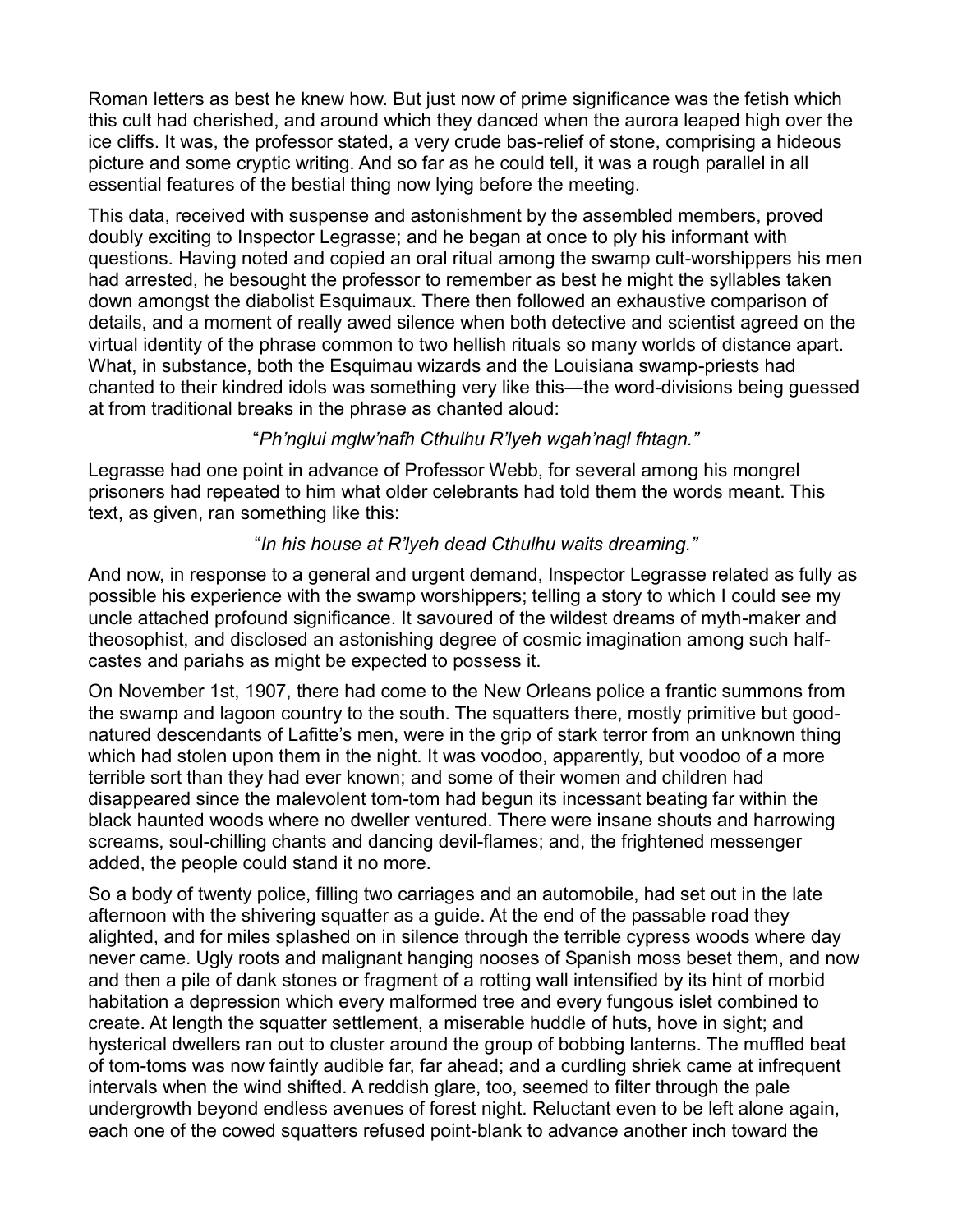scene of unholy worship, so Inspector Legrasse and his nineteen colleagues plunged on unguided into black arcades of horror that none of them had ever trod before.

The region now entered by the police was one of traditionally evil repute, substantially unknown and untraversed by white men. There were legends of a hidden lake unglimpsed by mortal sight, in which dwelt a huge, formless white polypous thing with luminous eyes; and squatters whispered that bat-winged devils flew up out of caverns in inner earth to worship it at midnight. They said it had been there before D'Iberville, before La Salle, before the Indians, and before even the wholesome beasts and birds of the woods. It was nightmare itself, and to see it was to die. But it made men dream, and so they knew enough to keep away. The present voodoo orgy was, indeed, on the merest fringe of this abhorred area, but that location was bad enough; hence perhaps the very place of the worship had terrified the squatters more than the shocking sounds and incidents.

Only poetry or madness could do justice to the noises heard by Legrasse's men as they ploughed on through the black morass toward the red glare and the muffled tom-toms. There are vocal qualities peculiar to men, and vocal qualities peculiar to beasts; and it is terrible to hear the one when the source should yield the other. Animal fury and orgiastic licence here whipped themselves to daemoniac heights by howls and squawking ecstasies that tore and reverberated through those nighted woods like pestilential tempests from the gulfs of hell. Now and then the less organised ululation would cease, and from what seemed a well-drilled chorus of hoarse voices would rise in sing-song chant that hideous phrase or ritual:

## ³*Ph'nglui mglw'nafh Cthulhu R'lyeh wgah'nagl fhtagn."*

Then the men, having reached a spot where the trees were thinner, came suddenly in sight of the spectacle itself. Four of them reeled, one fainted, and two were shaken into a frantic cry which the mad cacophony of the orgy fortunately deadened. Legrasse dashed swamp water on the face of the fainting man, and all stood trembling and nearly hypnotised with horror.

In a natural glade of the swamp stood a grassy island of perhaps an acre's extent, clear of trees and tolerably dry. On this now leaped and twisted a more indescribable horde of human abnormality than any but a Sime or an Angarola could paint. Void of clothing, this hybrid spawn were braying, bellowing, and writhing about a monstrous ring-shaped bonfire; in the centre of which, revealed by occasional rifts in the curtain of flame, stood a great granite monolith some eight feet in height; on top of which, incongruous with its diminutiveness, rested the noxious carven statuette. From a wide circle of ten scaffolds set up at regular intervals with the flame-girt monolith as a centre hung, head downward, the oddly marred bodies of the helpless squatters who had disappeared. It was inside this circle that the ring of worshippers jumped and roared, the general direction of the mass motion being from left to right in endless Bacchanal between the ring of bodies and the ring of fire.

It may have been only imagination and it may have been only echoes which induced one of the men, an excitable Spaniard, to fancy he heard antiphonal responses to the ritual from some far and unillumined spot deeper within the wood of ancient legendry and horror. This man, Joseph D. Galvez, I later met and questioned; and he proved distractingly imaginative. He indeed went so far as to hint of the faint beating of great wings, and of a glimpse of shining eyes and a mountainous white bulk beyond the remotest trees—but I suppose he had been hearing too much native superstition.

Actually, the horrified pause of the men was of comparatively brief duration. Duty came first; and although there must have been nearly a hundred mongrel celebrants in the throng, the police relied on their firearms and plunged determinedly into the nauseous rout. For five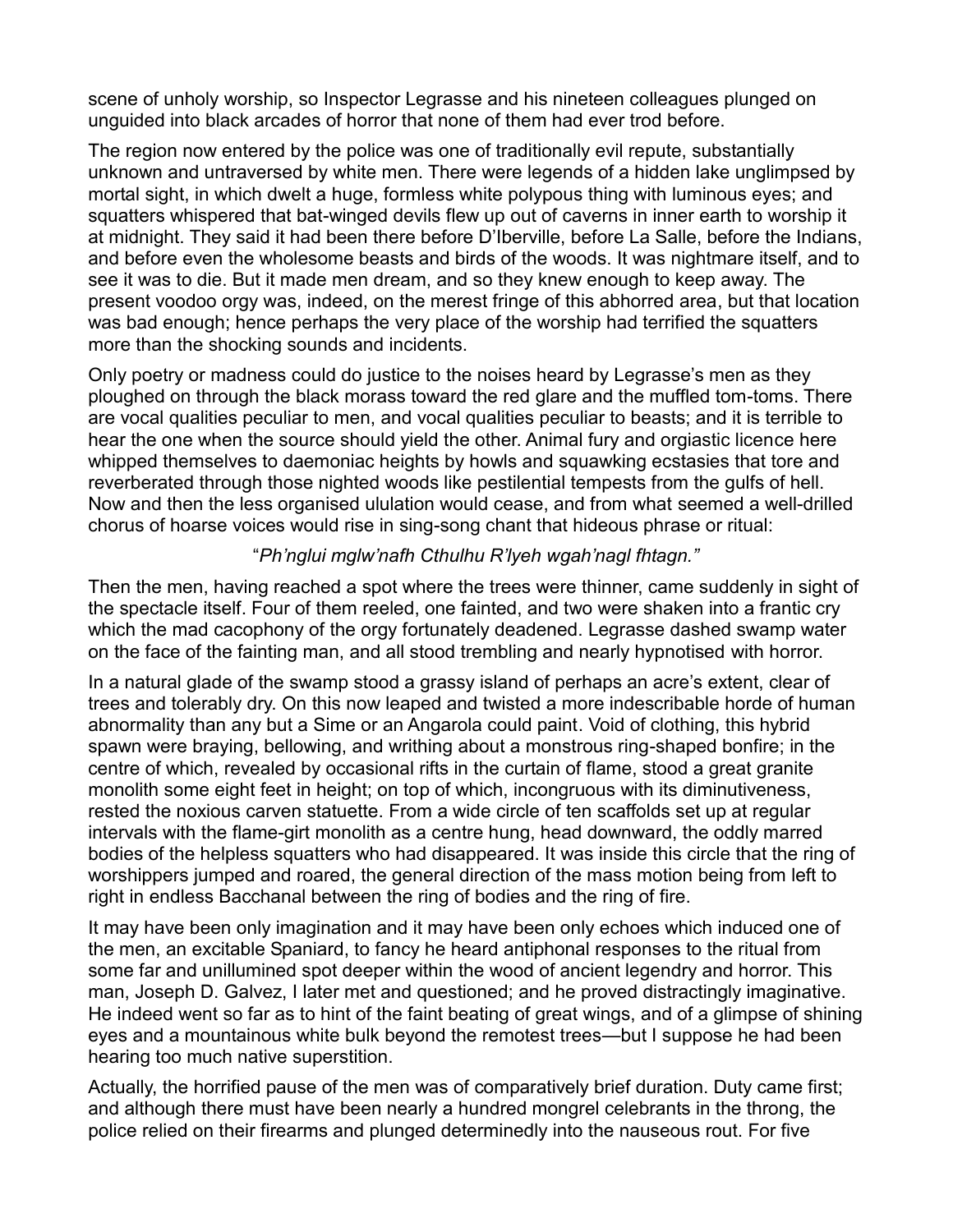minutes the resultant din and chaos were beyond description. Wild blows were struck, shots were fired, and escapes were made; but in the end Legrasse was able to count some fortyseven sullen prisoners, whom he forced to dress in haste and fall into line between two rows of policemen. Five of the worshippers lay dead, and two severely wounded ones were carried away on improvised stretchers by their fellow-prisoners. The image on the monolith, of course, was carefully removed and carried back by Legrasse.

Examined at headquarters after a trip of intense strain and weariness, the prisoners all proved to be men of a very low, mixed-blooded, and mentally aberrant type. Most were seamen, and a sprinkling of negroes and mulattoes, largely West Indians or Brava Portuguese from the Cape Verde Islands, gave a colouring of voodooism to the heterogeneous cult. But before many questions were asked, it became manifest that something far deeper and older than negro fetichism was involved. Degraded and ignorant as they were, the creatures held with surprising consistency to the central idea of their loathsome faith.

They worshipped, so they said, the Great Old Ones who lived ages before there were any men, and who came to the young world out of the sky. Those Old Ones were gone now, inside the earth and under the sea; but their dead bodies had told their secrets in dreams to the first men, who formed a cult which had never died. This was that cult, and the prisoners said it had always existed and always would exist, hidden in distant wastes and dark places all over the world until the time when the great priest Cthulhu, from his dark house in the mighty city of R'lyeh under the waters, should rise and bring the earth again beneath his sway. Some day he would call, when the stars were ready, and the secret cult would always be waiting to liberate him.

Meanwhile no more must be told. There was a secret which even torture could not extract. Mankind was not absolutely alone among the conscious things of earth, for shapes came out of the dark to visit the faithful few. But these were not the Great Old Ones. No man had ever seen the Old Ones. The carven idol was great Cthulhu, but none might say whether or not the others were precisely like him. No one could read the old writing now, but things were told by word of mouth. The chanted ritual was not the secret—that was never spoken aloud, only whispered. The chant meant only this: "In his house at R'lyeh dead Cthulhu waits dreaming."

Only two of the prisoners were found sane enough to be hanged, and the rest were committed to various institutions. All denied a part in the ritual murders, and averred that the killing had been done by Black Winged Ones which had come to them from their immemorial meeting-place in the haunted wood. But of those mysterious allies no coherent account could ever be gained. What the police did extract, came mainly from an immensely aged mestizo named Castro, who claimed to have sailed to strange ports and talked with undying leaders of the cult in the mountains of China.

Old Castro remembered bits of hideous legend that paled the speculations of theosophists and made man and the world seem recent and transient indeed. There had been aeons when other Things ruled on the earth, and They had had great cities. Remains of Them, he said the deathless Chinamen had told him, were still to be found as Cyclopean stones on islands in the Pacific. They all died vast epochs of time before men came, but there were arts which could revive Them when the stars had come round again to the right positions in the cycle of eternity. They had, indeed, come themselves from the stars, and brought Their images with Them.

These Great Old Ones, Castro continued, were not composed altogether of flesh and blood. They had shape—for did not this star-fashioned image prove it?—but that shape was not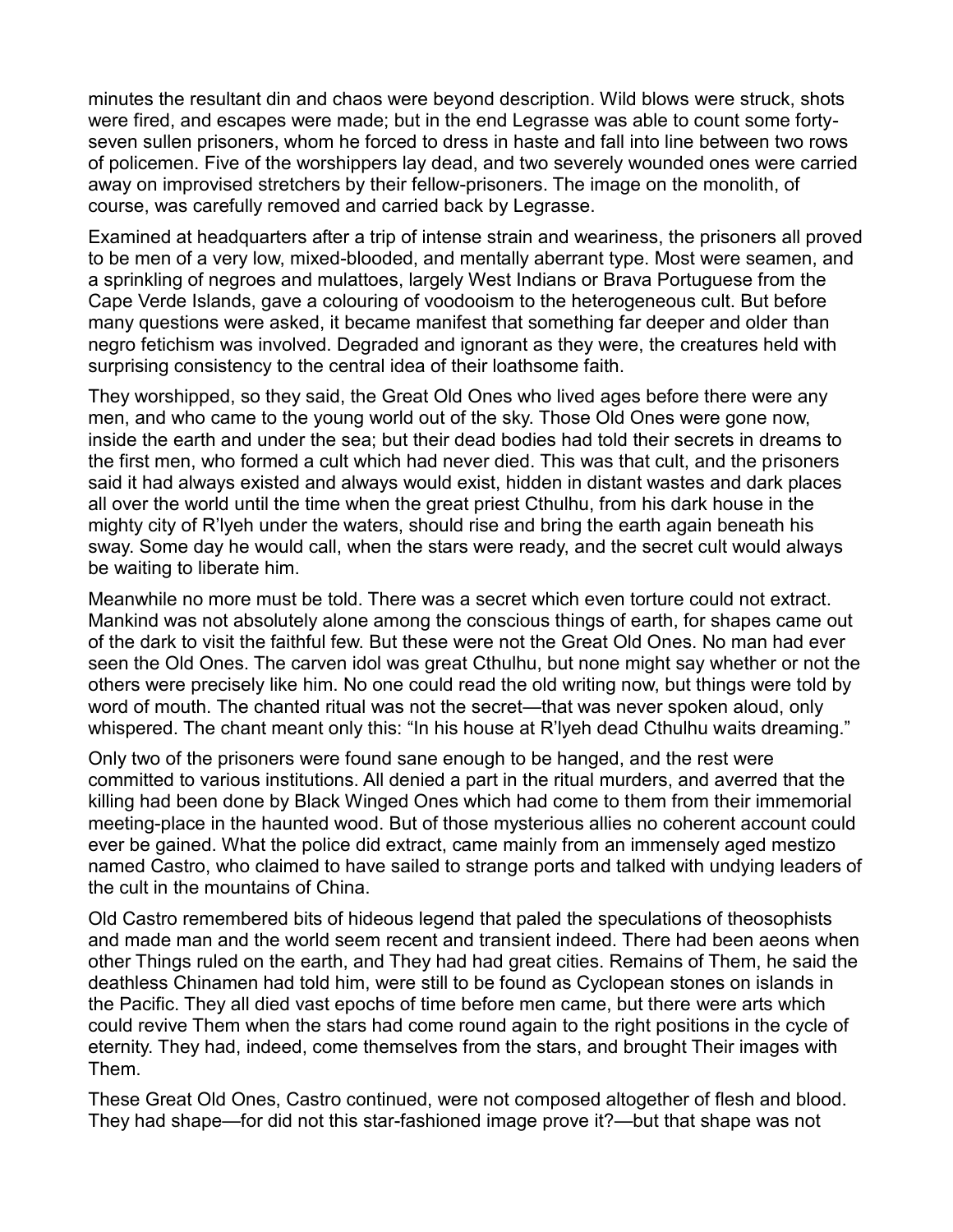made of matter. When the stars were right, They could plunge from world to world through the sky; but when the stars were wrong, They could not live. But although They no longer lived, They would never really die. They all lay in stone houses in Their great city of R'lyeh, preserved by the spells of mighty Cthulhu for a glorious resurrection when the stars and the earth might once more be ready for Them. But at that time some force from outside must serve to liberate Their bodies. The spells that preserved Them intact likewise prevented Them from making an initial move, and They could only lie awake in the dark and think whilst uncounted millions of years rolled by. They knew all that was occurring in the universe, but Their mode of speech was transmitted thought. Even now They talked in Their tombs. When, after infinities of chaos, the first men came, the Great Old Ones spoke to the sensitive among them by moulding their dreams; for only thus could Their language reach the fleshly minds of mammals.

Then, whispered Castro, those first men formed the cult around small idols which the Great Ones shewed them; idols brought in dim aeras from dark stars. That cult would never die till the stars came right again, and the secret priests would take great Cthulhu from His tomb to revive His subjects and resume His rule of earth. The time would be easy to know, for then mankind would have become as the Great Old Ones; free and wild and beyond good and evil, with laws and morals thrown aside and all men shouting and killing and revelling in joy. Then the liberated Old Ones would teach them new ways to shout and kill and revel and enjoy themselves, and all the earth would flame with a holocaust of ecstasy and freedom. Meanwhile the cult, by appropriate rites, must keep alive the memory of those ancient ways and shadow forth the prophecy of their return.

In the elder time chosen men had talked with the entombed Old Ones in dreams, but then something had happened. The great stone city R'lyeh, with its monoliths and sepulchres, had sunk beneath the waves; and the deep waters, full of the one primal mystery through which not even thought can pass, had cut off the spectral intercourse. But memory never died, and high-priests said that the city would rise again when the stars were right. Then came out of the earth the black spirits of earth, mouldy and shadowy, and full of dim rumours picked up in caverns beneath forgotten sea-bottoms. But of them old Castro dared not speak much. He cut himself off hurriedly, and no amount of persuasion or subtlety could elicit more in this direction. The *size* of the Old Ones, too, he curiously declined to mention. Of the cult, he said that he thought the centre lay amid the pathless deserts of Arabia, where Irem, the City of Pillars, dreams hidden and untouched. It was not allied to the European witch-cult, and was virtually unknown beyond its members. No book had ever really hinted of it, though the deathless Chinamen said that there were double meanings in the *Necronomicon* of the mad Arab Abdul Alhazred which the initiated might read as they chose, especially the muchdiscussed couplet:

That is not dead which can eternal lie, And with strange aeons even death may die."

Legrasse, deeply impressed and not a little bewildered, had inquired in vain concerning the historic affiliations of the cult. Castro, apparently, had told the truth when he said that it was wholly secret. The authorities at Tulane University could shed no light upon either cult or image, and now the detective had come to the highest authorities in the country and met with no more than the Greenland tale of Professor Webb.

The feverish interest aroused at the meeting by Legrasse's tale, corroborated as it was by the statuette, is echoed in the subsequent correspondence of those who attended; although scant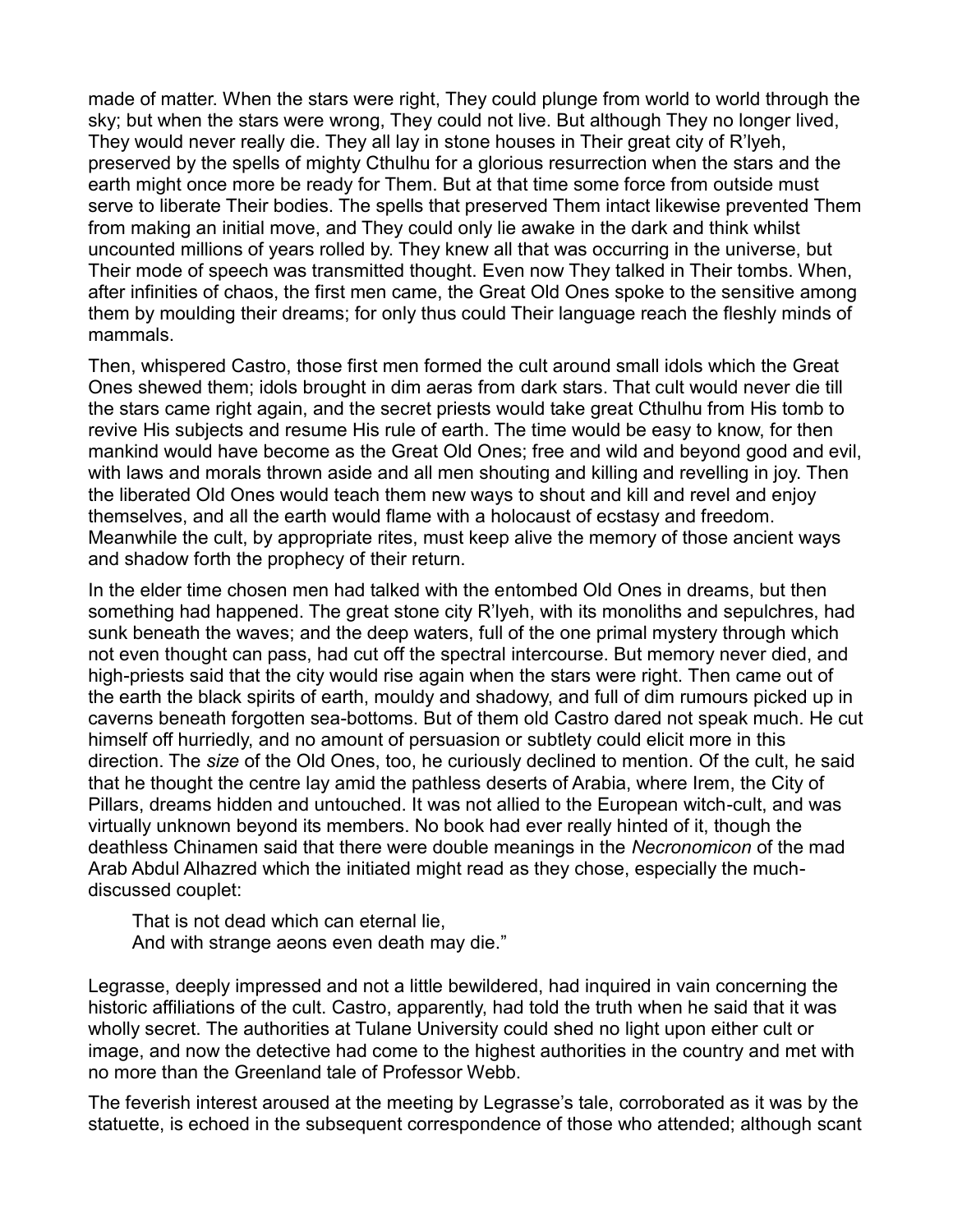mention occurs in the formal publications of the society. Caution is the first care of those accustomed to face occasional charlatanry and imposture. Legrasse for some time lent the image to Professor Webb, but at the latter's death it was returned to him and remains in his possession, where I viewed it not long ago. It is truly a terrible thing, and unmistakably akin to the dream-sculpture of young Wilcox.

That my uncle was excited by the tale of the sculptor I did not wonder, for what thoughts must arise upon hearing, after a knowledge of what Legrasse had learned of the cult, of a sensitive young man who had *dreamed* not only the figure and exact hieroglyphics of the swamp-found image and the Greenland devil tablet, but had come *in his dreams* upon at least three of the precise words of the formula uttered alike by Esquimau diabolists and mongrel Louisianans? Professor Angell's instant start on an investigation of the utmost thoroughness was eminently natural; though privately I suspected young Wilcox of having heard of the cult in some indirect way, and of having invented a series of dreams to heighten and continue the mystery at my uncle's expense. The dream-narratives and cuttings collected by the professor were, of course, strong corroboration; but the rationalism of my mind and the extravagance of the whole subject led me to adopt what I thought the most sensible conclusions. So, after thoroughly studying the manuscript again and correlating the theosophical and anthropological notes with the cult narrative of Legrasse, I made a trip to Providence to see the sculptor and give him the rebuke I thought proper for so boldly imposing upon a learned and aged man.

Wilcox still lived alone in the Fleur-de-Lys Building in Thomas Street, a hideous Victorian imitation of seventeenth-century Breton architecture which flaunts its stuccoed front amidst the lovely colonial houses on the ancient hill, and under the very shadow of the finest Georgian steeple in America. I found him at work in his rooms, and at once conceded from the specimens scattered about that his genius is indeed profound and authentic. He will, I believe, some time be heard from as one of the great decadents; for he has crystallised in clay and will one day mirror in marble those nightmares and phantasies which Arthur Machen evokes in prose, and Clark Ashton Smith makes visible in verse and in painting.

Dark, frail, and somewhat unkempt in aspect, he turned languidly at my knock and asked me my business without rising. When I told him who I was, he displayed some interest; for my uncle had excited his curiosity in probing his strange dreams, yet had never explained the reason for the study. I did not enlarge his knowledge in this regard, but sought with some subtlety to draw him out. In a short time I became convinced of his absolute sincerity, for he spoke of the dreams in a manner none could mistake. They and their subconscious residuum had influenced his art profoundly, and he shewed me a morbid statue whose contours almost made me shake with the potency of its black suggestion. He could not recall having seen the original of this thing except in his own dream bas-relief, but the outlines had formed themselves insensibly under his hands. It was, no doubt, the giant shape he had raved of in delirium. That he really knew nothing of the hidden cult, save from what my uncle's relentless catechism had let fall, he soon made clear; and again I strove to think of some way in which he could possibly have received the weird impressions.

He talked of his dreams in a strangely poetic fashion; making me see with terrible vividness the damp Cyclopean city of slimy green stone—whose *geometry*, he oddly said, was all wrong—and hear with frightened expectancy the ceaseless, half-mental calling from underground: "Cthulhu fhtagn", "Cthulhu fhtagn". These words had formed part of that dread ritual which told of dead Cthulhu's dream-vigil in his stone vault at R'lyeh, and I felt deeply moved despite my rational beliefs. Wilcox, I was sure, had heard of the cult in some casual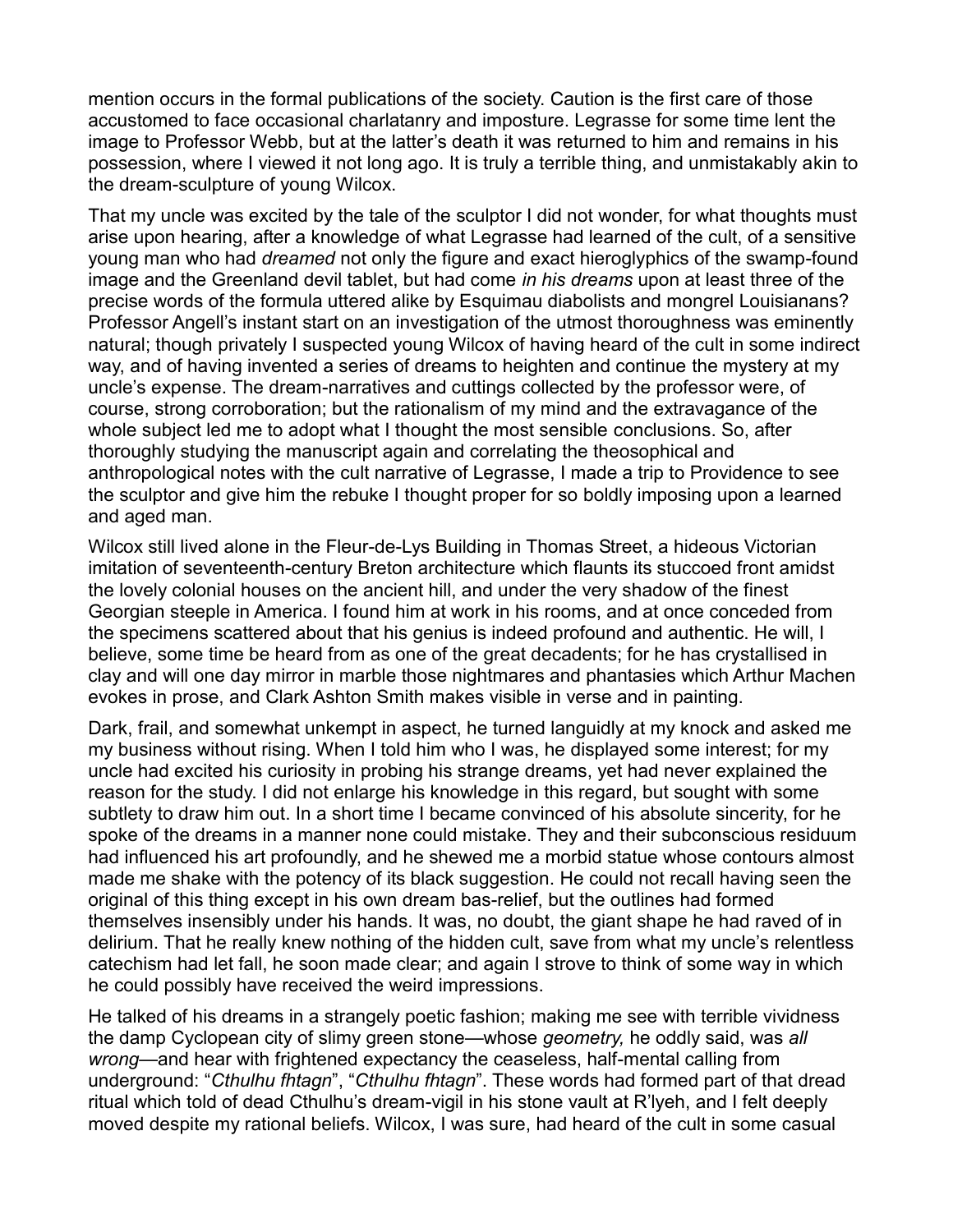way, and had soon forgotten it amidst the mass of his equally weird reading and imagining. Later, by virtue of its sheer impressiveness, it had found subconscious expression in dreams, in the bas-relief, and in the terrible statue I now beheld; so that his imposture upon my uncle had been a very innocent one. The youth was of a type, at once slightly affected and slightly ill-mannered, which I could never like; but I was willing enough now to admit both his genius and his honesty. I took leave of him amicably, and wish him all the success his talent promises.

The matter of the cult still remained to fascinate me, and at times I had visions of personal fame from researches into its origin and connexions. I visited New Orleans, talked with Legrasse and others of that old-time raiding-party, saw the frightful image, and even questioned such of the mongrel prisoners as still survived. Old Castro, unfortunately, had been dead for some years. What I now heard so graphically at first-hand, though it was really no more than a detailed confirmation of what my uncle had written, excited me afresh; for I felt sure that I was on the track of a very real, very secret, and very ancient religion whose discovery would make me an anthropologist of note. My attitude was still one of absolute materialism, *as I wish it still were,* and I discounted with almost inexplicable perversity the coincidence of the dream notes and odd cuttings collected by Professor Angell.

One thing I began to suspect, and which I now fear I *know*, is that my uncle's death was far from natural. He fell on a narrow hill street leading up from an ancient waterfront swarming with foreign mongrels, after a careless push from a negro sailor. I did not forget the mixed blood and marine pursuits of the cult-members in Louisiana, and would not be surprised to learn of secret methods and poison needles as ruthless and as anciently known as the cryptic rites and beliefs. Legrasse and his men, it is true, have been let alone; but in Norway a certain seaman who saw things is dead. Might not the deeper inquiries of my uncle after encountering the sculptor's data have come to sinister ears? I think Professor Angell died because he knew too much, or because he was likely to learn too much. Whether I shall go as he did remains to be seen, for I have learned much now.

#### **III. The Madness from the Sea.**

If heaven ever wishes to grant me a boon, it will be a total effacing of the results of a mere chance which fixed my eye on a certain stray piece of shelf-paper. It was nothing on which I would naturally have stumbled in the course of my daily round, for it was an old number of an Australian journal, the *Sydney Bulletin* for April 18, 1925. It had escaped even the cutting bureau which had at the time of its issuance been avidly collecting material for my uncle's research.

I had largely given over my inquiries into what Professor Angell called the "Cthulhu Cult", and was visiting a learned friend in Paterson, New Jersey; the curator of a local museum and a mineralogist of note. Examining one day the reserve specimens roughly set on the storage shelves in a rear room of the museum, my eye was caught by an odd picture in one of the old papers spread beneath the stones. It was the *Sydney Bulletin* I have mentioned, for my friend has wide affiliations in all conceivable foreign parts; and the picture was a half-tone cut of a hideous stone image almost identical with that which Legrasse had found in the swamp.

Eagerly clearing the sheet of its precious contents, I scanned the item in detail; and was disappointed to find it of only moderate length. What it suggested, however, was of portentous significance to my flagging quest; and I carefully tore it out for immediate action. It read as follows: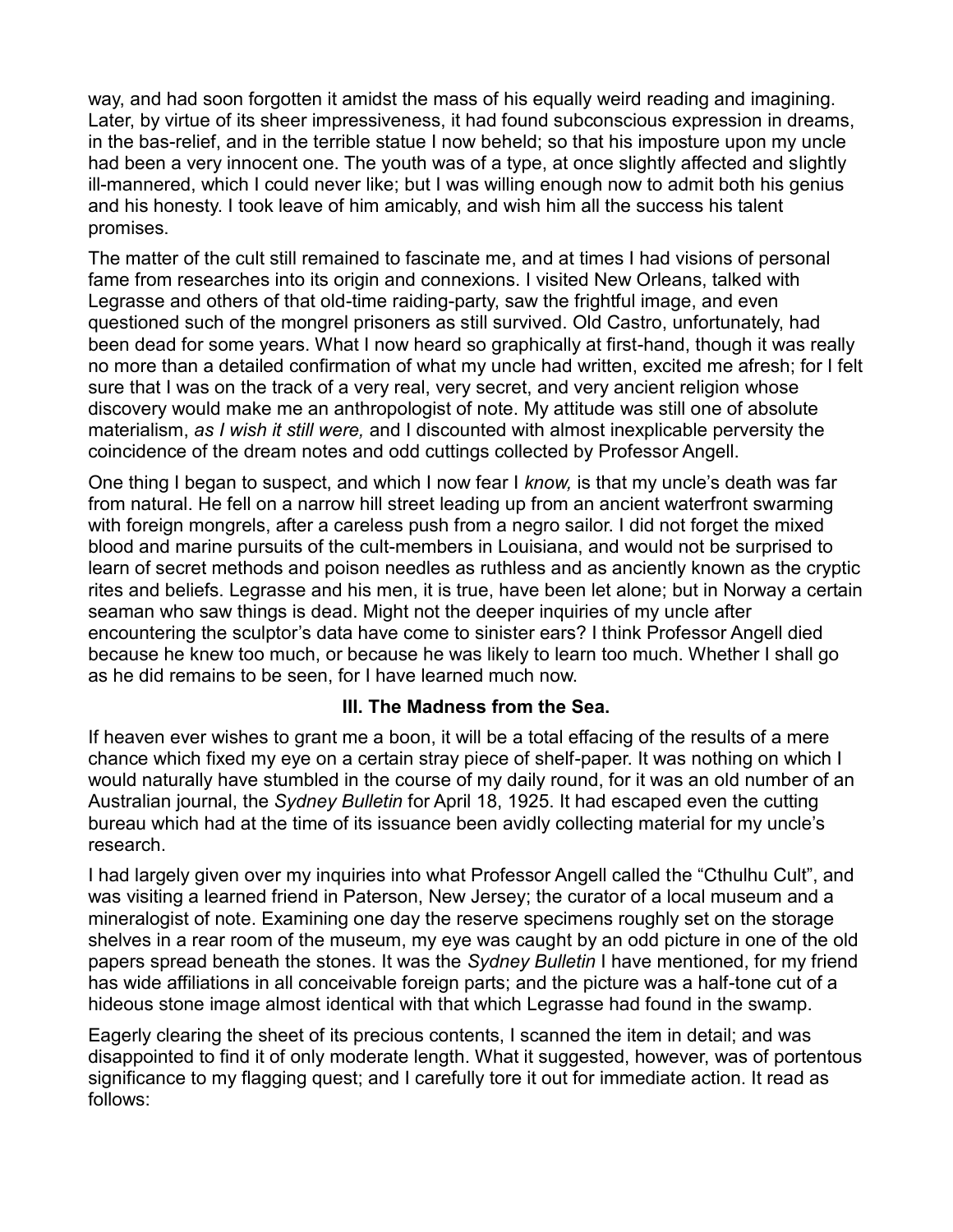*MYSTERY DERELICT FOUND AT SEA. Vigilant Arrives With Helpless Armed New Zealand Yacht in Tow. One Survivor and Dead Man Found Aboard. Tale of Desperate Battle and Deaths at Sea. Rescued Seaman Refuses Particulars of Strange Experience. Odd Idol Found in His Possession. Inquiry to Follow.*

The Morrison Co.'s freighter *Vigilant*, bound from Valparaiso, arrived this morning at its wharf in Darling Harbour, having in tow the battled and disabled but heavily armed steam yacht *Alert* of Dunedin, N. Z., which was sighted April 12th in S. Latitude 34° 21', W. Longitude 152° 17' with one living and one dead man aboard.

The *Vigilant* left Valparaiso March 25th, and on April 2nd was driven considerably south of her course by exceptionally heavy storms and monster waves. On April 12th the derelict was sighted; and though apparently deserted, was found upon boarding to contain one survivor in a half-delirious condition and one man who had evidently been dead for more than a week. The living man was clutching a horrible stone idol of unknown origin, about a foot in height, regarding whose nature authorities at Sydney University, the Royal Society, and the Museum in College Street all profess complete bafflement, and which the survivor says he found in the cabin of the yacht, in a small carved shrine of common pattern.

This man, after recovering his senses, told an exceedingly strange story of piracy and slaughter. He is Gustaf Johansen, a Norwegian of some intelligence, and had been second mate of the two-masted schooner *Emma* of Auckland, which sailed for Callao February 20th with a complement of eleven men. The *Emma,* he says, was delayed and thrown widely south of her course by the great storm of March 1st, and on March 22nd, in S. Latitude 49° 51', W. Longitude 128° 34', encountered the *Alert,* manned by a queer and evil-looking crew of Kanakas and half-castes. Being ordered peremptorily to turn back, Capt. Collins refused; whereupon the strange crew began to fire savagely and without warning upon the schooner with a peculiarly heavy battery of brass cannon forming part of the yacht's equipment. The *Emma*'s men shewed fight, says the survivor, and though the schooner began to sink from shots beneath the waterline they managed to heave alongside their enemy and board her, grappling with the savage crew on the yacht's deck, and being forced to kill them all, the number being slightly superior, because of their particularly abhorrent and desperate though rather clumsy mode of fighting.

Three of the *Emma*'s men, including Capt. Collins and First Mate Green, were killed; and the remaining eight under Second Mate Johansen proceeded to navigate the captured yacht, going ahead in their original direction to see if any reason for their ordering back had existed. The next day, it appears, they raised and landed on a small island, although none is known to exist in that part of the ocean; and six of the men somehow died ashore, though Johansen is queerly reticent about this part of his story, and speaks only of their falling into a rock chasm. Later, it seems, he and one companion boarded the yacht and tried to manage her, but were beaten about by the storm of April 2nd. From that time till his rescue on the 12th the man remembers little, and he does not even recall when William Briden, his companion, died. Briden's death reveals no apparent cause, and was probably due to excitement or exposure. Cable advices from Dunedin report that the *Alert* was well known there as an island trader, and bore an evil reputation along the waterfront. It was owned by a curious group of halfcastes whose frequent meetings and night trips to the woods attracted no little curiosity; and it had set sail in great haste just after the storm and earth tremors of March 1st. Our Auckland correspondent gives the *Emma* and her crew an excellent reputation, and Johansen is described as a sober and worthy man. The admiralty will institute an inquiry on the whole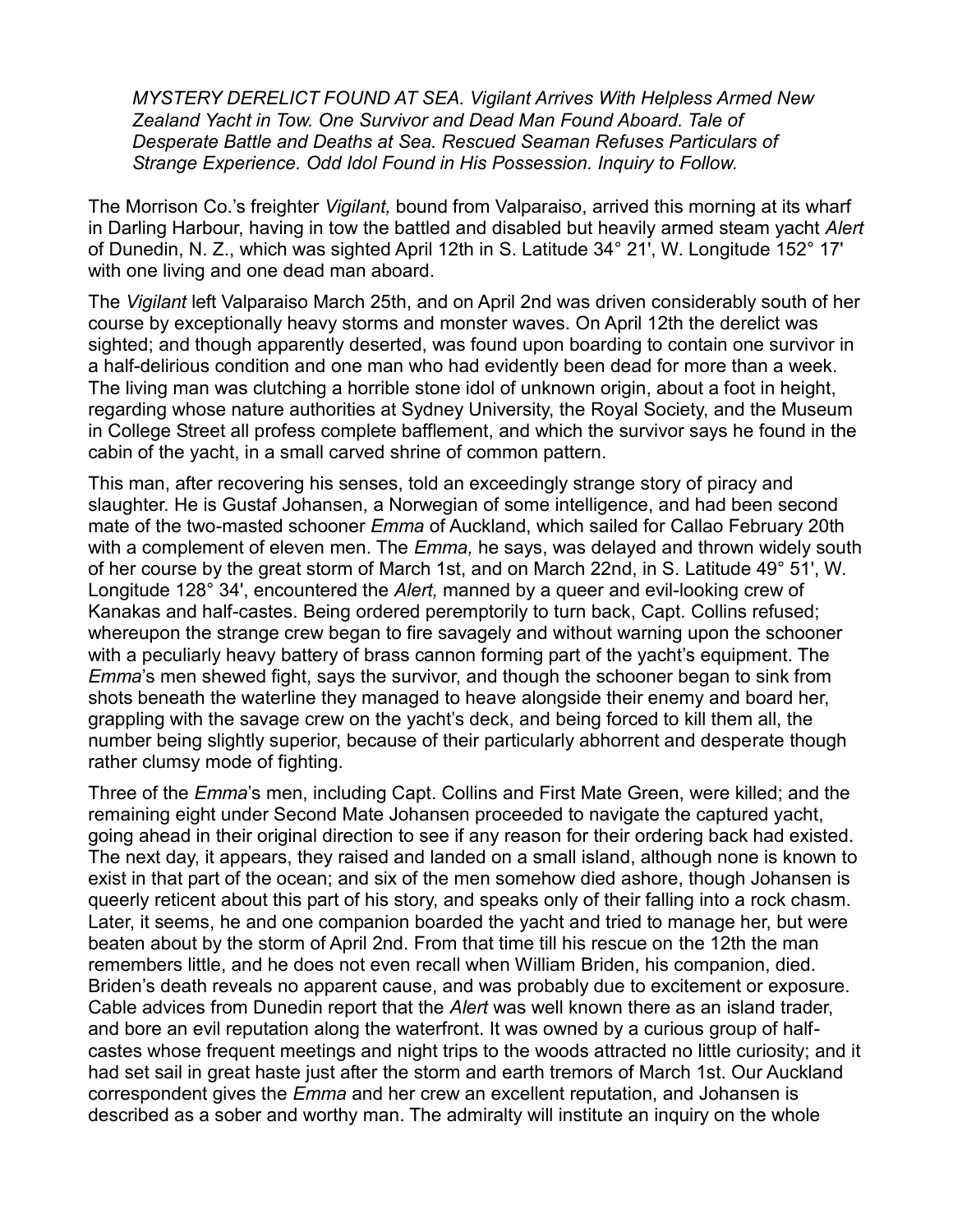matter beginning tomorrow, at which every effort will be made to induce Johansen to speak more freely than he has done hitherto.

This was all, together with the picture of the hellish image; but what a train of ideas it started in my mind! Here were new treasuries of data on the Cthulhu Cult, and evidence that it had strange interests at sea as well as on land. What motive prompted the hybrid crew to order back the *Emma* as they sailed about with their hideous idol? What was the unknown island on which six of the *Emma*'s crew had died, and about which the mate Johansen was so secretive? What had the vice-admiralty's investigation brought out, and what was known of the noxious cult in Dunedin? And most marvellous of all, what deep and more than natural linkage of dates was this which gave a malign and now undeniable significance to the various turns of events so carefully noted by my uncle?

March 1st—our February 28th according to the International Date Line—the earthquake and storm had come. From Dunedin the *Alert* and her noisome crew had darted eagerly forth as if imperiously summoned, and on the other side of the earth poets and artists had begun to dream of a strange, dank Cyclopean city whilst a young sculptor had moulded in his sleep the form of the dreaded Cthulhu. March 23d the crew of the *Emma* landed on an unknown island and left six men dead; and on that date the dreams of sensitive men assumed a heightened vividness and darkened with dread of a giant monster's malign pursuit, whilst an architect had gone mad and a sculptor had lapsed suddenly into delirium! And what of this storm of April 2nd—the date on which all dreams of the dank city ceased, and Wilcox emerged unharmed from the bondage of strange fever? What of all this—and of those hints of old Castro about the sunken, star-born Old Ones and their coming reign; their faithful cult *and their mastery of dreams?* Was I tottering on the brink of cosmic horrors beyond man's power to bear? If so, they must be horrors of the mind alone, for in some way the second of April had put a stop to whatever monstrous menace had begun its siege of mankind's soul.

That evening, after a day of hurried cabling and arranging, I bade my host adieu and took a train for San Francisco. In less than a month I was in Dunedin; where, however, I found that little was known of the strange cult-members who had lingered in the old sea-taverns. Waterfront scum was far too common for special mention; though there was vague talk about one inland trip these mongrels had made, during which faint drumming and red flame were noted on the distant hills. In Auckland I learned that Johansen had returned *with yellow hair turned white* after a perfunctory and inconclusive questioning at Sydney, and had thereafter sold his cottage in West Street and sailed with his wife to his old home in Oslo. Of his stirring experience he would tell his friends no more than he had told the admiralty officials, and all they could do was to give me his Oslo address.

After that I went to Sydney and talked profitlessly with seamen and members of the viceadmiralty court. I saw the *Alert,* now sold and in commercial use, at Circular Quay in Sydney Cove, but gained nothing from its non-committal bulk. The crouching image with its cuttlefish head, dragon body, scaly wings, and hieroglyphed pedestal, was preserved in the Museum at Hyde Park; and I studied it long and well, finding it a thing of balefully exquisite workmanship, and with the same utter mystery, terrible antiquity, and unearthly strangeness of material which I had noted in Legrasse's smaller specimen. Geologists, the curator told me, had found it a monstrous puzzle; for they vowed that the world held no rock like it. Then I thought with a shudder of what old Castro had told Legrasse about the primal Great Ones: "They had come from the stars, and had brought Their images with Them."

Shaken with such a mental revolution as I had never before known, I now resolved to visit Mate Johansen in Oslo. Sailing for London, I reëmbarked at once for the Norwegian capital;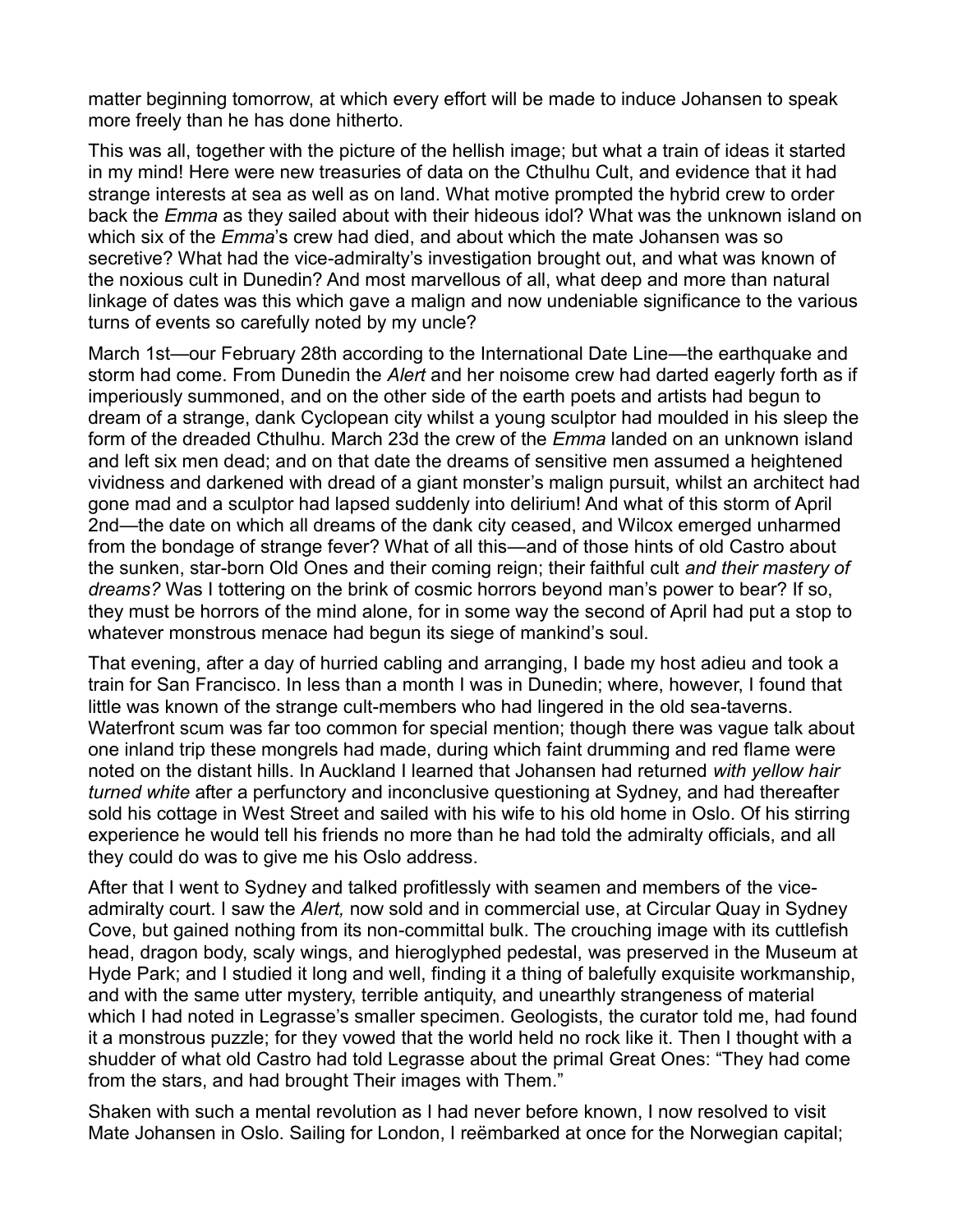and one autumn day landed at the trim wharves in the shadow of the Egeberg. Johansen's address, I discovered, lay in the Old Town of King Harold Haardrada, which kept alive the name of Oslo during all the centuries that the greater city masqueraded as "Christiana". I made the brief trip by taxicab, and knocked with palpitant heart at the door of a neat and ancient building with plastered front. A sad-faced woman in black answered my summons, and I was stung with disappointment when she told me in halting English that Gustaf Johansen was no more.

He had not survived his return, said his wife, for the doings at sea in 1925 had broken him. He had told her no more than he had told the public, but had left a long manuscript—of "technical matters" as he said—written in English, evidently in order to safeguard her from the peril of casual perusal. During a walk through a narrow lane near the Gothenburg dock, a bundle of papers falling from an attic window had knocked him down. Two Lascar sailors at once helped him to his feet, but before the ambulance could reach him he was dead. Physicians found no adequate cause for the end, and laid it to heart trouble and a weakened constitution.

I now felt gnawing at my vitals that dark terror which will never leave me till I, too, am at rest; "accidentally" or otherwise. Persuading the widow that my connexion with her husband's "technical matters" was sufficient to entitle me to his manuscript, I bore the document away and began to read it on the London boat. It was a simple, rambling thing—a naive sailor's effort at a post-facto diary—and strove to recall day by day that last awful voyage. I cannot attempt to transcribe it verbatim in all its cloudiness and redundance, but I will tell its gist enough to shew why the sound of the water against the vessel's sides became so unendurable to me that I stopped my ears with cotton.

Johansen, thank God, did not know quite all, even though he saw the city and the Thing, but I shall never sleep calmly again when I think of the horrors that lurk ceaselessly behind life in time and in space, and of those unhallowed blasphemies from elder stars which dream beneath the sea, known and favoured by a nightmare cult ready and eager to loose them on the world whenever another earthquake shall heave their monstrous stone city again to the sun and air.

Johansen's voyage had begun just as he told it to the vice-admiralty. The *Emma*, in ballast, had cleared Auckland on February 20th, and had felt the full force of that earthquake-born tempest which must have heaved up from the sea-bottom the horrors that filled men's dreams. Once more under control, the ship was making good progress when held up by the Alert on March 22nd, and I could feel the mate's regret as he wrote of her bombardment and sinking. Of the swarthy cult-fiends on the *Alert* he speaks with significant horror. There was some peculiarly abominable quality about them which made their destruction seem almost a duty, and Johansen shews ingenuous wonder at the charge of ruthlessness brought against his party during the proceedings of the court of inquiry. Then, driven ahead by curiosity in their captured yacht under Johansen's command, the men sight a great stone pillar sticking out of the sea, and in S. Latitude 47° 9', W. Longitude 126° 43' come upon a coast-line of mingled mud, ooze, and weedy Cyclopean masonry which can be nothing less than the tangible substance of earth's supreme terror—the nightmare corpse-city of R'Iveh, that was built in measureless aeons behind history by the vast, loathsome shapes that seeped down from the dark stars. There lay great Cthulhu and his hordes, hidden in green slimy vaults and sending out at last, after cycles incalculable, the thoughts that spread fear to the dreams of the sensitive and called imperiously to the faithful to come on a pilgrimage of liberation and restoration. All this Johansen did not suspect, but God knows he soon saw enough!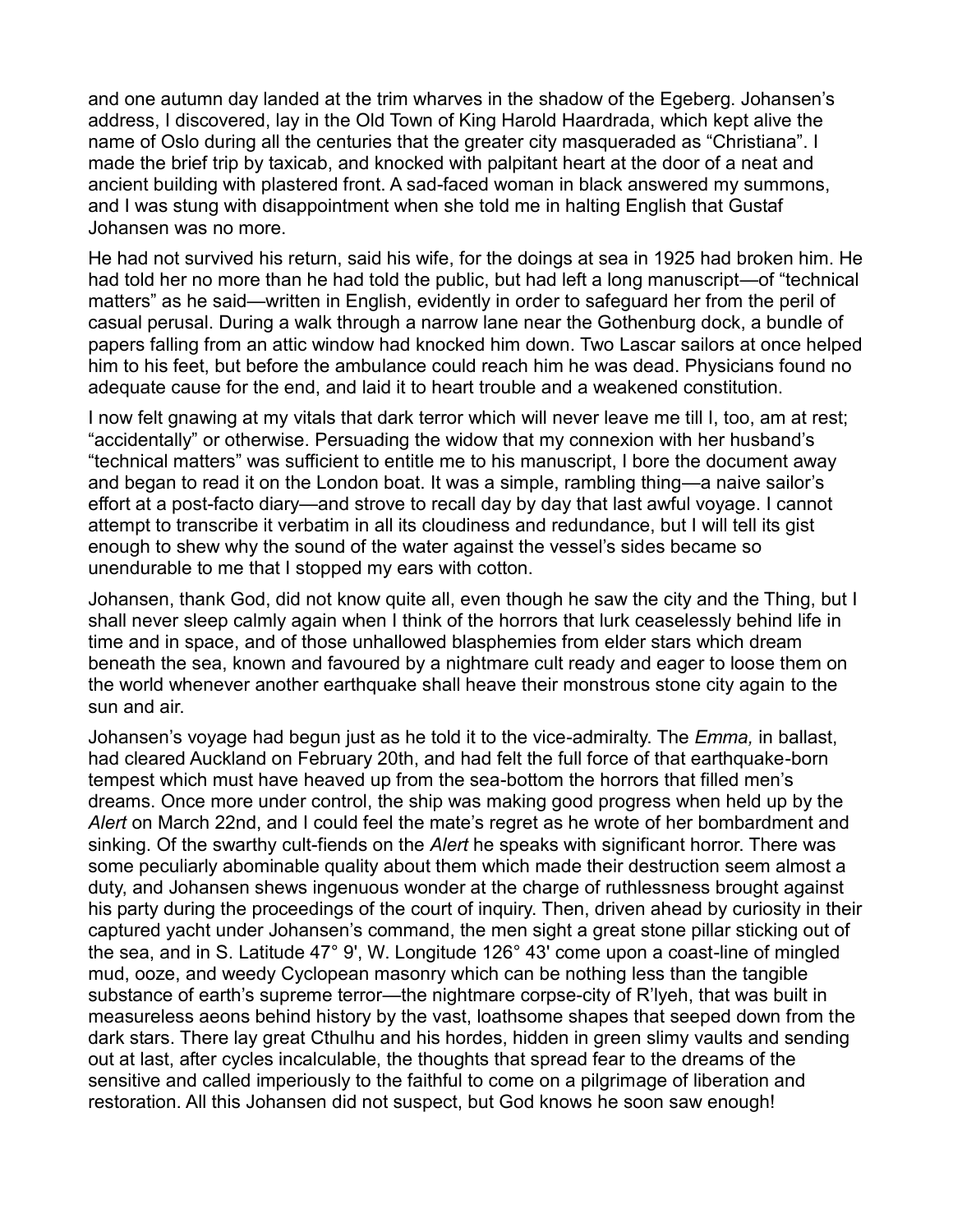I suppose that only a single mountain-top, the hideous monolith-crowned citadel whereon great Cthulhu was buried, actually emerged from the waters. When I think of the *extent* of all that may be brooding down there I almost wish to kill myself forthwith. Johansen and his men were awed by the cosmic majesty of this dripping Babylon of elder daemons, and must have guessed without guidance that it was nothing of this or of any sane planet. Awe at the unbelievable size of the greenish stone blocks, at the dizzying height of the great carven monolith, and at the stupefying identity of the colossal statues and bas-reliefs with the queer image found in the shrine on the *Alert*, is poignantly visible in every line of the mate's frightened description.

Without knowing what futurism is like, Johansen achieved something very close to it when he spoke of the city; for instead of describing any definite structure or building, he dwells only on broad impressions of vast angles and stone surfaces—surfaces too great to belong to any thing right or proper for this earth, and impious with horrible images and hieroglyphs. I mention his talk about *angles* because it suggests something Wilcox had told me of his awful dreams. He had said that the *geometry* of the dream-place he saw was abnormal, non-Euclidean, and loathsomely redolent of spheres and dimensions apart from ours. Now an unlettered seaman felt the same thing whilst gazing at the terrible reality.

Johansen and his men landed at a sloping mud-bank on this monstrous Acropolis, and clambered slipperily up over titan oozy blocks which could have been no mortal staircase. The very sun of heaven seemed distorted when viewed through the polarising miasma welling out from this sea-soaked perversion, and twisted menace and suspense lurked leeringly in those crazily elusive angles of carven rock where a second glance shewed concavity after the first shewed convexity.

Something very like fright had come over all the explorers before anything more definite than rock and ooze and weed was seen. Each would have fled had he not feared the scorn of the others, and it was only half-heartedly that they searched—vainly, as it proved—for some portable souvenir to bear away.

It was Rodriguez the Portuguese who climbed up the foot of the monolith and shouted of what he had found. The rest followed him, and looked curiously at the immense carved door with the now familiar squid-dragon bas-relief. It was, Johansen said, like a great barn-door; and they all felt that it was a door because of the ornate lintel, threshold, and jambs around it, though they could not decide whether it lay flat like a trap-door or slantwise like an outside cellar-door. As Wilcox would have said, the geometry of the place was all wrong. One could not be sure that the sea and the ground were horizontal, hence the relative position of everything else seemed phantasmally variable.

Briden pushed at the stone in several places without result. Then Donovan felt over it delicately around the edge, pressing each point separately as he went. He climbed interminably along the grotesque stone moulding—that is, one would call it climbing if the thing was not after all horizontal—and the men wondered how any door in the universe could be so vast. Then, very softly and slowly, the acre-great panel began to give inward at the top; and they saw that it was balanced. Donovan slid or somehow propelled himself down or along the jamb and rejoined his fellows, and everyone watched the queer recession of the monstrously carven portal. In this phantasy of prismatic distortion it moved anomalously in a diagonal way, so that all the rules of matter and perspective seemed upset.

The aperture was black with a darkness almost material. That tenebrousness was indeed a *positive quality;* for it obscured such parts of the inner walls as ought to have been revealed,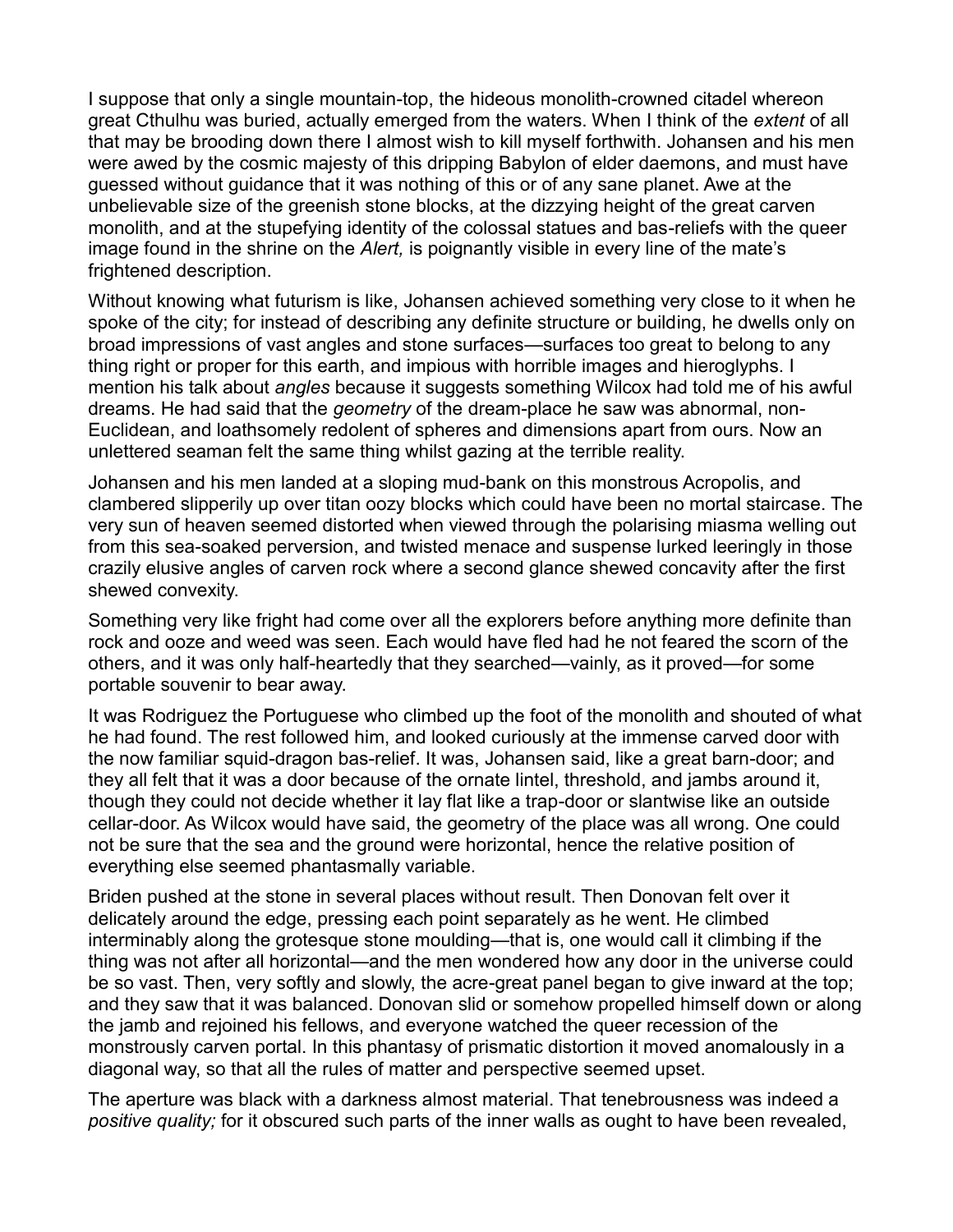and actually burst forth like smoke from its aeon-long imprisonment, visibly darkening the sun as it slunk away into the shrunken and gibbous sky on flapping membraneous wings. The odour arising from the newly opened depths was intolerable, and at length the quick-eared Hawkins thought he heard a nasty, slopping sound down there. Everyone listened, and everyone was listening still when It lumbered slobberingly into sight and gropingly squeezed Its gelatinous green immensity through the black doorway into the tainted outside air of that poison city of madness.

Poor Johansen's handwriting almost gave out when he wrote of this. Of the six men who never reached the ship, he thinks two perished of pure fright in that accursed instant. The Thing cannot be described—there is no language for such abysms of shrieking and immemorial lunacy, such eldritch contradictions of all matter, force, and cosmic order. A mountain walked or stumbled. God! What wonder that across the earth a great architect went mad, and poor Wilcox raved with fever in that telepathic instant? The Thing of the idols, the green, sticky spawn of the stars, had awaked to claim his own. The stars were right again, and what an age-old cult had failed to do by design, a band of innocent sailors had done by accident. After vigintillions of years great Cthulhu was loose again, and ravening for delight.

Three men were swept up by the flabby claws before anybody turned. God rest them, if there be any rest in the universe. They were Donovan, Guerrera, and Ångstrom. Parker slipped as the other three were plunging frenziedly over endless vistas of green-crusted rock to the boat, and Johansen swears he was swallowed up by an angle of masonry which shouldn't have been there; an angle which was acute, but behaved as if it were obtuse. So only Briden and Johansen reached the boat, and pulled desperately for the *Alert* as the mountainous monstrosity flopped down the slimy stones and hesitated floundering at the edge of the water.

Steam had not been suffered to go down entirely, despite the departure of all hands for the shore; and it was the work of only a few moments of feverish rushing up and down between wheel and engines to get the *Alert* under way. Slowly, amidst the distorted horrors of that indescribable scene, she began to churn the lethal waters; whilst on the masonry of that charnel shore that was not of earth the titan Thing from the stars slavered and gibbered like Polypheme cursing the fleeing ship of Odysseus. Then, bolder than the storied Cyclops, great Cthulhu slid greasily into the water and began to pursue with vast wave-raising strokes of cosmic potency. Briden looked back and went mad, laughing shrilly as he kept on laughing at intervals till death found him one night in the cabin whilst Johansen was wandering deliriously.

But Johansen had not given out yet. Knowing that the Thing could surely overtake the *Alert* until steam was fully up, he resolved on a desperate chance; and, setting the engine for full speed, ran lightning-like on deck and reversed the wheel. There was a mighty eddying and foaming in the noisome brine, and as the steam mounted higher and higher the brave Norwegian drove his vessel head on against the pursuing jelly which rose above the unclean froth like the stern of a daemon galleon. The awful squid-head with writhing feelers came nearly up to the bowsprit of the sturdy yacht, but Johansen drove on relentlessly. There was a bursting as of an exploding bladder, a slushy nastiness as of a cloven sunfish, a stench as of a thousand opened graves, and a sound that the chronicler would not put on paper. For an instant the ship was befouled by an acrid and blinding green cloud, and then there was only a venomous seething astern; where—God in heaven!—the scattered plasticity of that nameless sky-spawn was nebulously *recombining* in its hateful original form, whilst its distance widened every second as the *Alert* gained impetus from its mounting steam.

That was all. After that Johansen only brooded over the idol in the cabin and attended to a few matters of food for himself and the laughing maniac by his side. He did not try to navigate